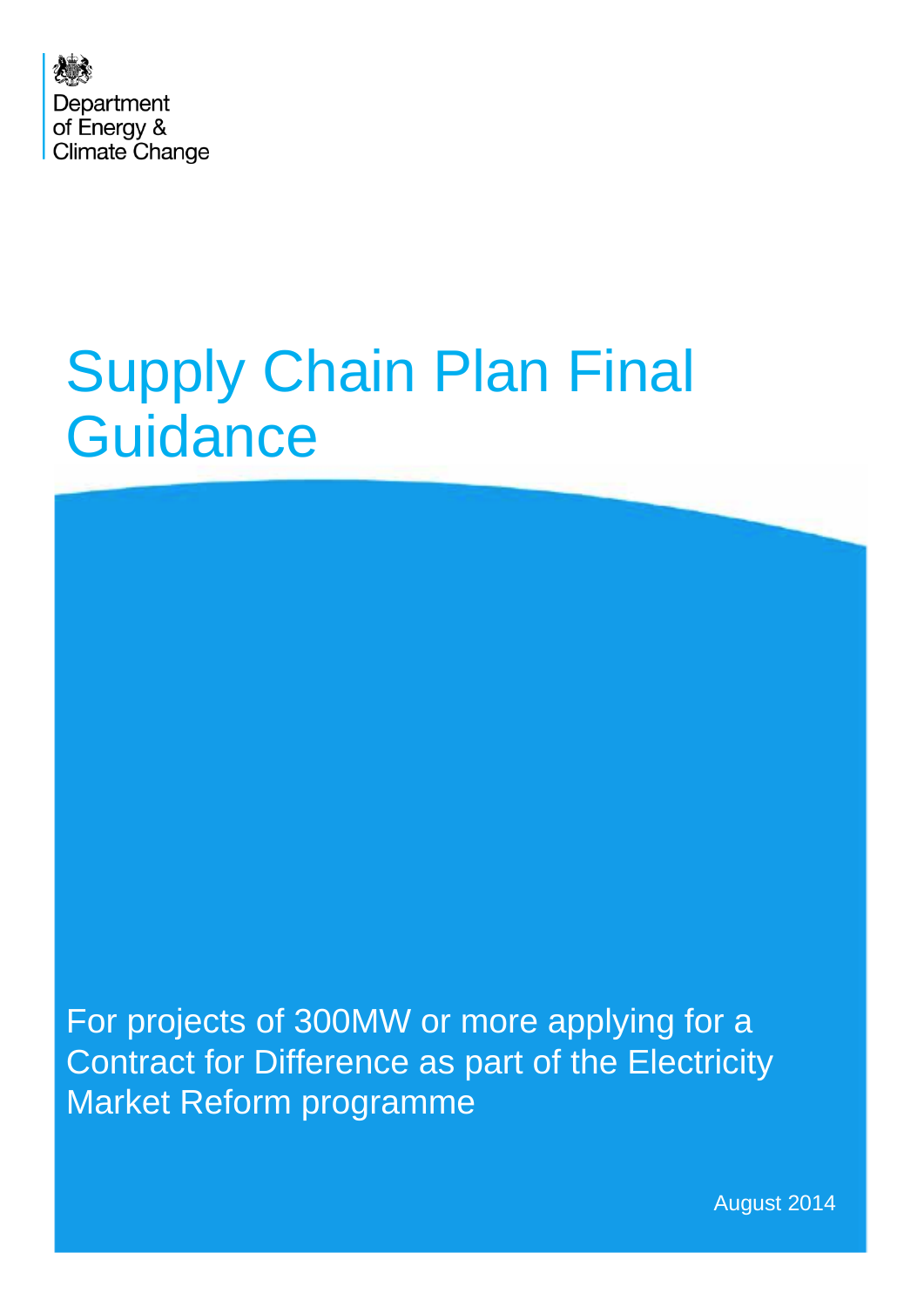© Crown copyright 2014

URN 14D/283

You may re-use this information (not including logos) free of charge in any format or medium, under the terms of the Open Government Licence.

To view this licence, visit [www.nationalarchives.gov.uk/doc/open-government-licence/](http://www.nationalarchives.gov.uk/doc/open-government-licence/) or write to the Information Policy Team, The National Archives, Kew, London TW9 4DU, or email: [psi@nationalarchives.gsi.gov.uk.](mailto:psi@nationalarchives.gsi.gov.uk)

Any enquiries regarding this publication should be sent to us at [supplychainplan@decc.gsi.gov.uk](mailto:supplychainplan@decc.gsi.gov.uk) .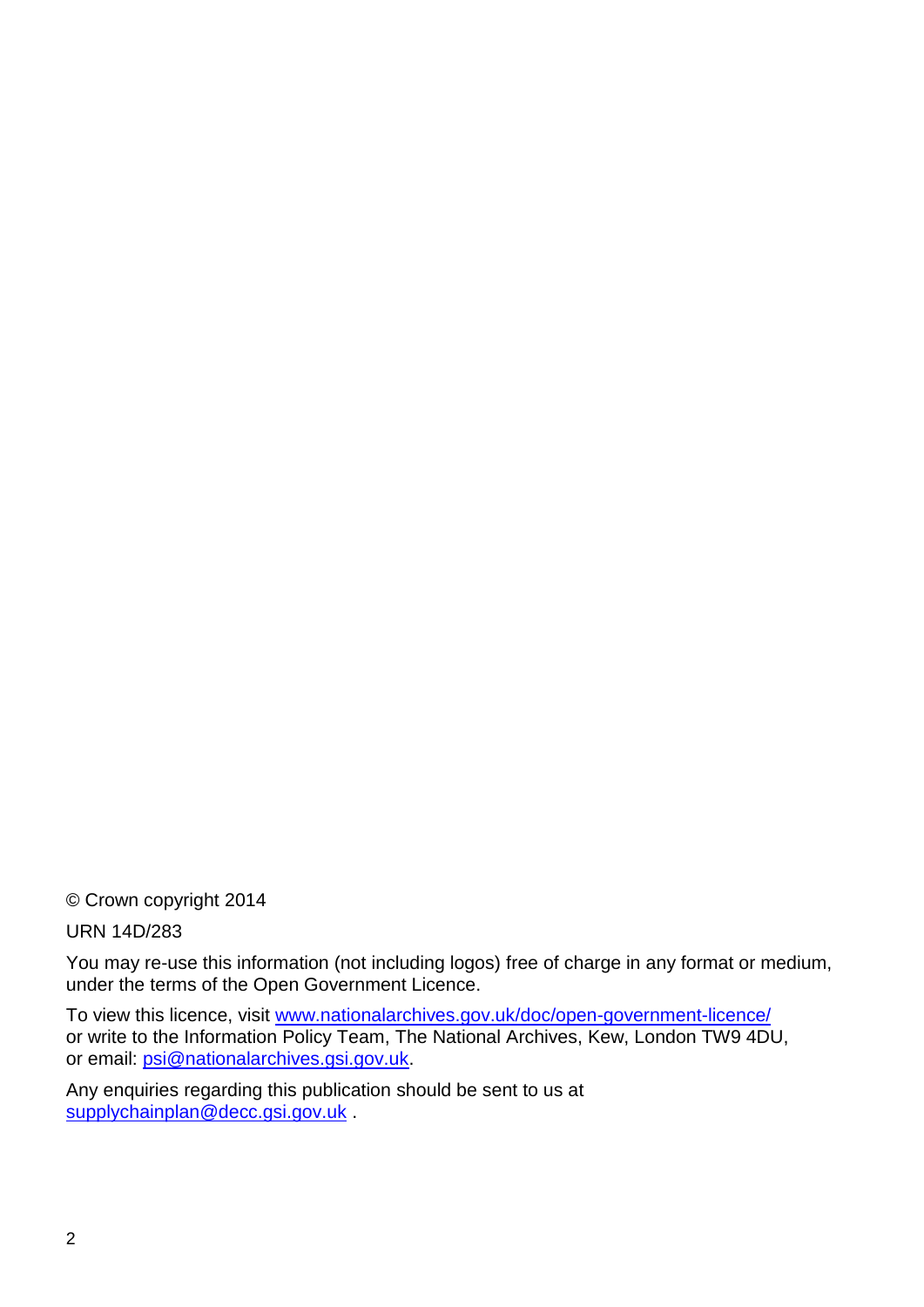# **Table of Contents**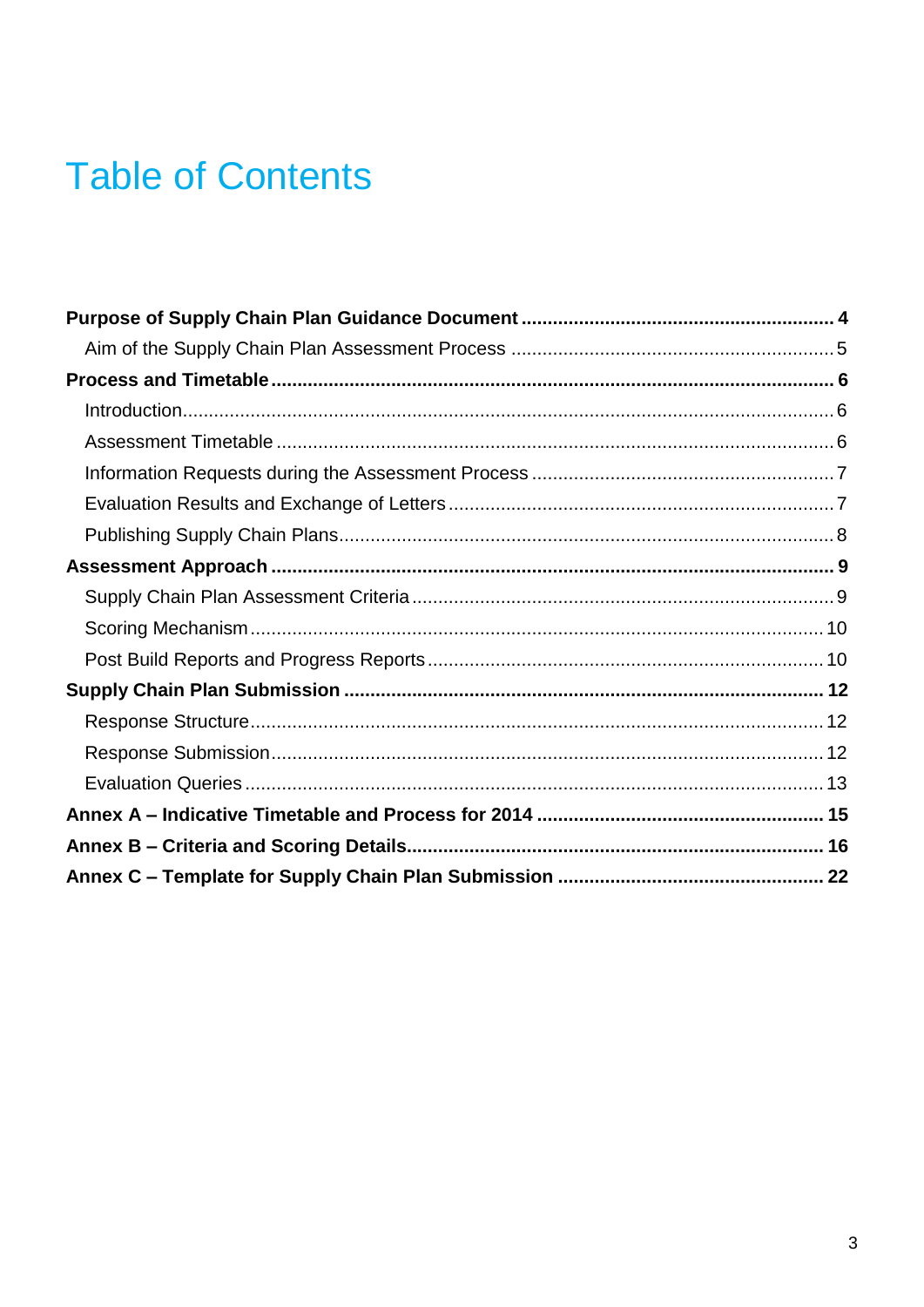# <span id="page-3-0"></span>Purpose of Supply Chain Plan Guidance **Document**

- 1.1. The supply chain plan guidance aims to support low carbon electricity projects<sup>1</sup> of 300MW generating capacity or more to submit a supply chain plan in line with the regulations to enable them to take part in the allocation process for a Contract for Difference (CfD). The guidance sets out the process for submitting and assessing supply chain plans. It includes:
	- a. the process and indicative timetable for assessment which the Department intends to follow; and
	- b. the evaluation methodology and criteria, as set out in the regulations that the Secretary of State intends to use to assess these plans against, including detailed guidance on how a project could structure their response.
- 1.2. Projects submitting supply chain plans to DECC should do so between 1 August and 26 August 2014 in order to best ensure that their plans can be considered prior to the first CfD allocation round in October 2014<sup>2</sup>. The Department will endeavour to assess the plans within 30 working days although borderline cases may take longer.
- 1.3. The guidance is intended to provide applicants with assistance in considering how to structure their applications. However, it does not represent a commitment by the Department to approve a supply chain plan in any particular form. Each application will be considered on its merits in accordance with the proper exercise of the Secretary of State's functions under the regulations.
- 1.4. Low carbon electricity generation projects of 300MW capacity or more will not be eligible to pass through to application for a CfD if they do not have an approved supply chain plan. However, once the Secretary of State has approved a supply chain plan, it will have no further bearing on the allocation process for that particular CfD.
- 1.5. The regulations will enable the Secretary of State to approve or reject supply chain plans on the basis of whether they set out sufficient evidence that the project will make a material contribution to the economic growth and viability (development) of the industrial supply chain supporting the relevant low carbon electricity sector. This includes evidence of actions that have been taken or that will be taken in the future.

 $1$  The supply chain plan applies to all technologies defined in the Eligible Generator Regulations and for which a generic allocation process is provided for in the Allocation Regulations.

<sup>&</sup>lt;sup>2</sup> This date is indicative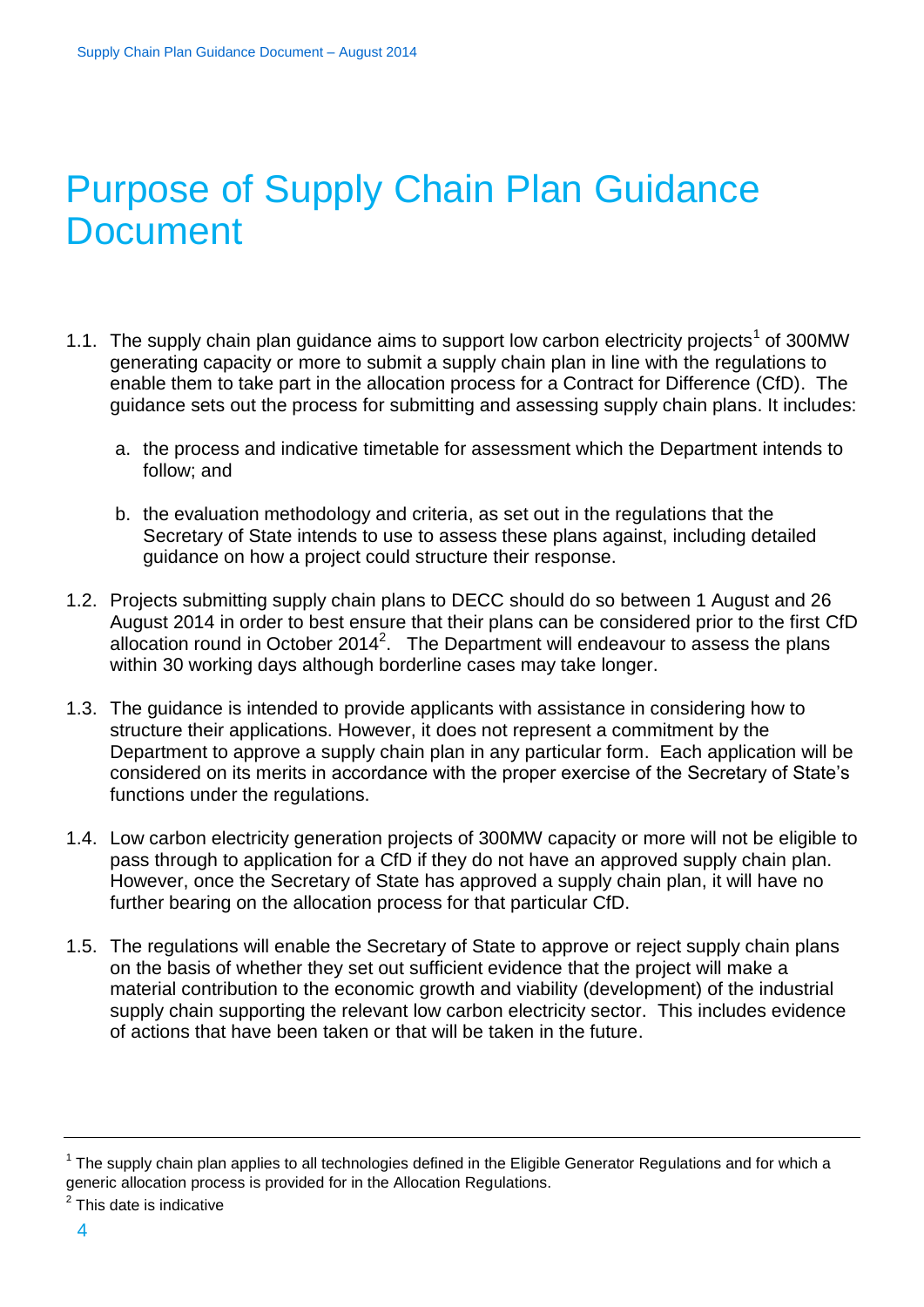#### <span id="page-4-0"></span>**Aim of the Supply Chain Plan Assessment Process**

- 1.6. The aim of the supply chain plan assessment process is to encourage the effective development of low carbon electricity generation supply chains. It will do this by encouraging open and competitive supply chains and the promotion of innovation and skills. This will in turn drive down the cost of low carbon electricity generation over the long term and contribute to lower costs for consumers. By delivering low carbon electricity as efficiently as possible and at least cost to consumers, more generation will be supported which will ensure that consumers have access to the secure energy they need at affordable prices.
- 1.7. Supply chain plans will be assessed on whether they demonstrate sufficient action is being or will be taken by the project to deliver the Government's objectives of promoting low carbon electricity generation and lowering energy costs to consumers. Evidence will be needed to demonstrate steps already taken and plans in place for future actions, and the impact of those actions on the lower tiers of the supply chain and the relevant low carbon electricity industry/technology. Further details are set out in the assessment process (see paragraphs  $3.1 - 3.12$ ).
- 1.8. Projects under 300MW will not be subject to the requirement because the Department considers that the policy should capture only those projects large enough to influence their supply chains and make a material contribution to development of skills, competition and innovation in the low carbon electricity generation market. The Department also does not wish to impose additional administrative costs on smaller projects less able to absorb them.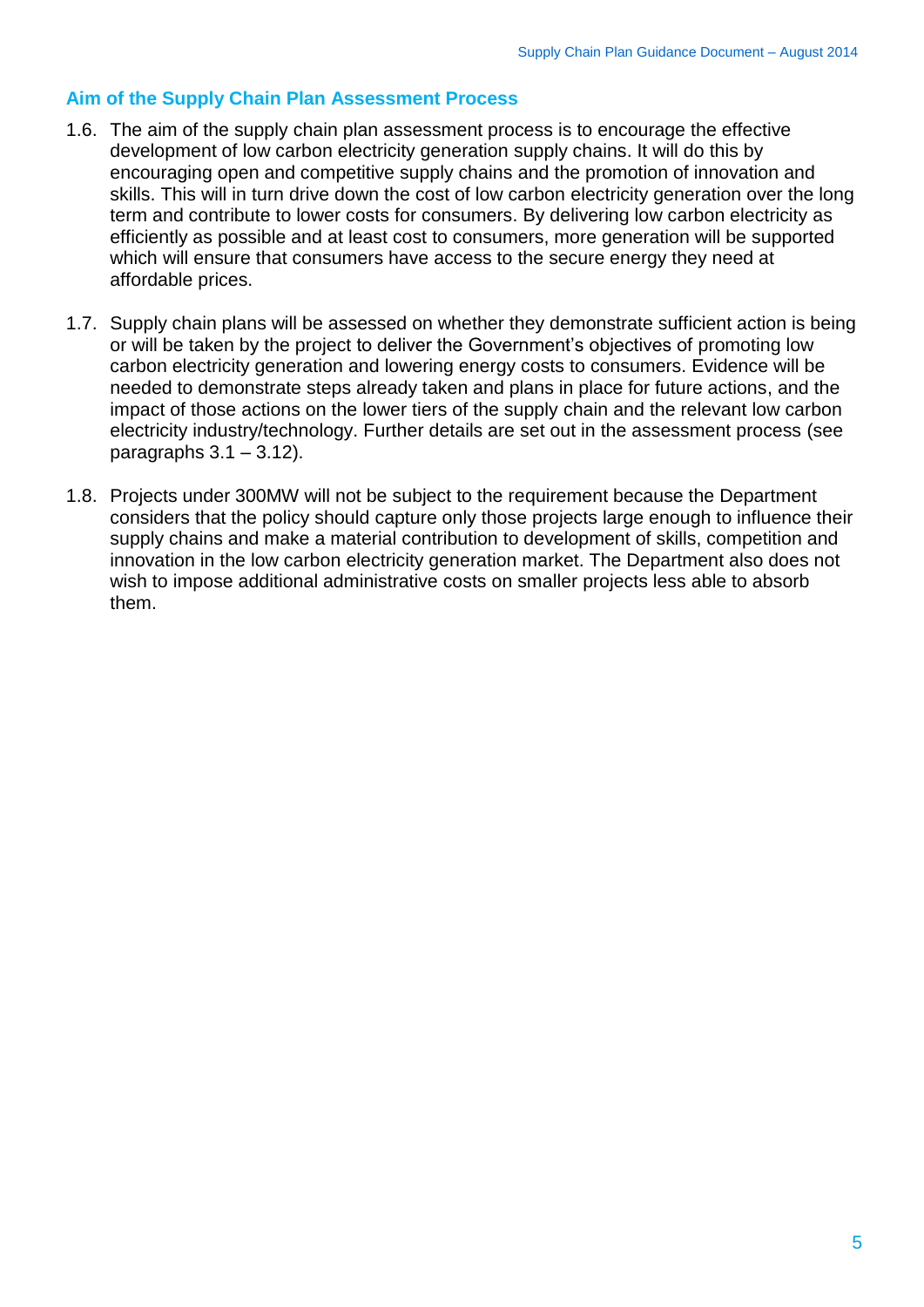# <span id="page-5-0"></span>Process and Timetable

#### <span id="page-5-1"></span>**Introduction**

- 2.1. All applicants wishing to apply for a generic CfD with projects of 300MW generating capacity or more will need to provide the EMR Delivery Body (National Grid) with a letter from the Department certifying that they have an approved supply chain plan for their project when making an application for a CfD. Until this letter has been received, projects will be unable to go forward to the allocation process.
- 2.2. The Government is committed to working with industry during the process of compiling supply chain plans. Staff across DECC, BIS and UKTI will be happy to provide support to developers prior to their submission of supply chain plans, however, it is important to note that plans cannot be endorsed at this stage and it cannot be guaranteed prior to submission that a plan will pass the assessment process. Projects should email the Supply Chain Plan Team at [supplychainplan@decc.gsi.gov.uk](mailto:supplychainplan@decc.gsi.gov.uk) with any questions.

#### <span id="page-5-2"></span>**Assessment Timetable**

- 2.3. The Secretary of State has a legal obligation to assess plans, 'as soon as practicable after a supply chain application is received by the Secretary of State'. To meet this obligation, a process has been put in place to process plans within 30 working days, although incomplete plans or borderline cases may take longer.
- 2.4. Projects submitting supply chain plans to the Department should do so between 1 August and 26 August 2014 if they wish to best ensure that their plans will be considered prior to the first allocation round (due to begin 14 October 2014<sup>3</sup>). The Department will endeavour to respond to all plans that are submitted by 26 August 2014 before the opening of the CfD allocation process. However, plans that are incomplete or are assessed to be borderline may take longer to process.
- 2.5. We expect all supply chain plans that are submitted in 2014 to be for projects applying for a CfD in the 2014 allocation process. Where an applicant intends to apply for the first allocation round this must be stated in the supply chain plan submission.
- 2.6. If the supply chain plan is submitted with information or detail missing, the Department will request further information and the assessment process (and timeline) will only restart once the required information is provided. If the missing information is provided promptly, the Department will endeavour to meet the original deadline to enable the project to enter the chosen CfD allocation round. If however, the information is not provided promptly (for example if incomplete information was given with less than 30 working days before the CfD closure date) it is unlikely that the plan will be processed in time for the chosen CfD round.

 $3$  This date is currently indicative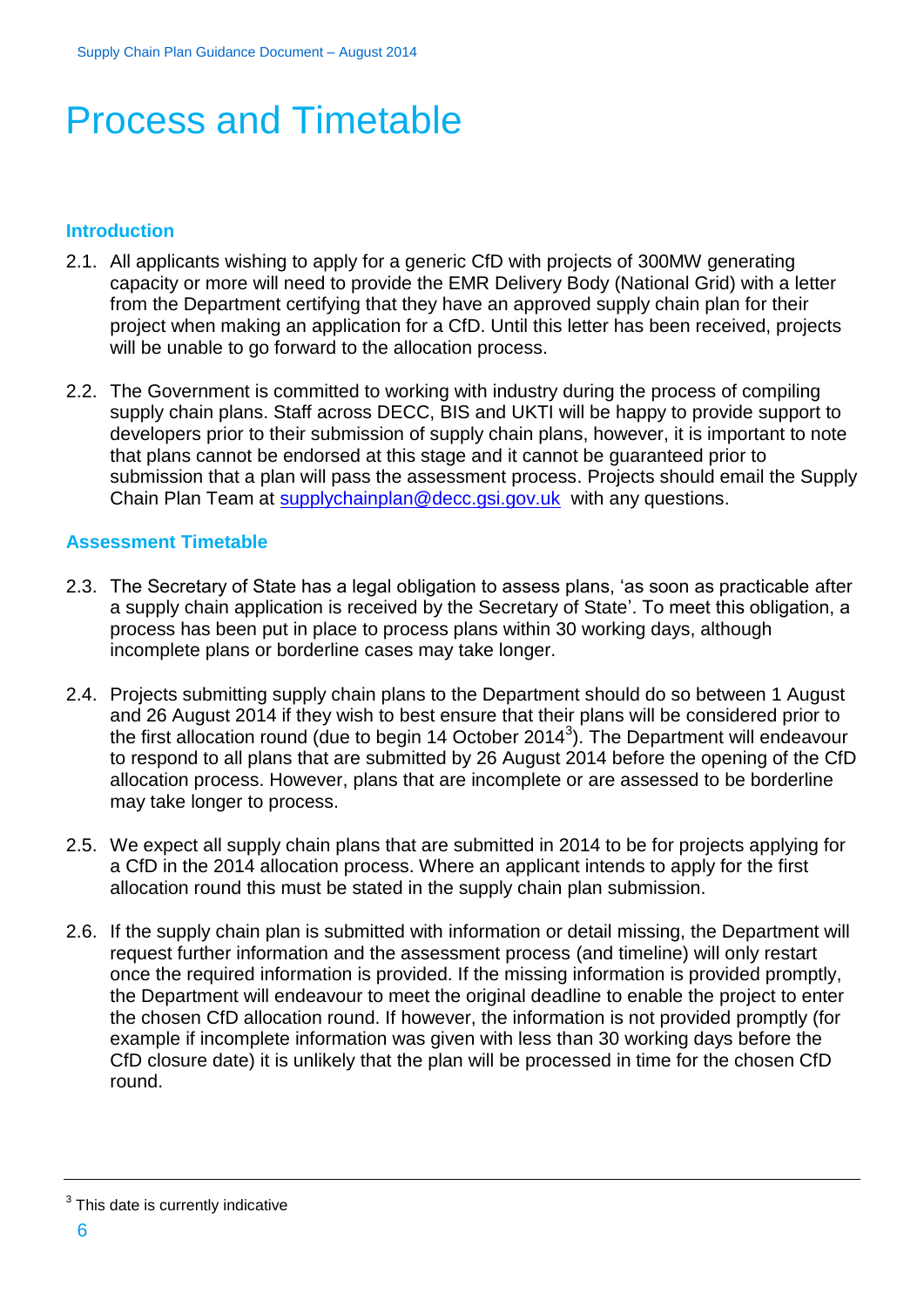#### <span id="page-6-0"></span>**Information Requests during the Assessment Process**

- 2.7. The Department may seek clarification from any applicant on their supply chain plan during the evaluation period. These could include for example:
	- a. A request for missing sections or annexes
	- b. Clarification or technical questions on the information submitted
	- c. A request for additional evidence where there are unsubstantiated claims
- 2.8. Clarification questions will be raised with the applicant's Authorised Representative (see paragraph 4.13) and must be responded to as soon as possible. Failure to respond adequately or in a timely fashion will result in the assessment of the supply chain plan being delayed.
- 2.9. The Authorised Representative should respond to requests for further information noting that the assessment process stops until full information is provided and this may, therefore, impact the timing of the assessment process.
- 2.10.The project can resubmit the supply chain plan, with the necessary amendments if the first supply chain plan is rejected. There is no limit to the number of times a supply chain plan can be submitted and the rejection notice will set out what needs to be improved, for the plan to receive a certificate of approval.

#### <span id="page-6-1"></span>**Evaluation Results and Exchange of Letters**

- 2.11.On receipt of all necessary information from applicants, the Department will carry out an evaluation exercise to determine whether a supply chain plan is approved or rejected against the criteria as defined by this guidance and the regulations. The Department's intended approach to the assessment of these criteria is described in paragraphs 3.1 – 3.12).
- 2.12.On the basis of this evaluation, the Department will determine whether the project meets the minimum threshold such that the Secretary of State can be satisfied the project will make a material contribution to the development of supply chains, and those projects which meet the required standard will receive written certificate of approval from the Department.
- 2.13.A certificate of approval will be valid for a period of 12 months. However, the Secretary of State may choose to extend the time period for which the approval is valid if there is a compelling reason. For example if a project successfully challenges a supply chain plan decision but misses the preferred year's CfD allocation, the Secretary of State could decide to offer an extension to allow the project to enter into the following year's CfD allocation round without resubmitting their supply chain plan, providing actions were still valid.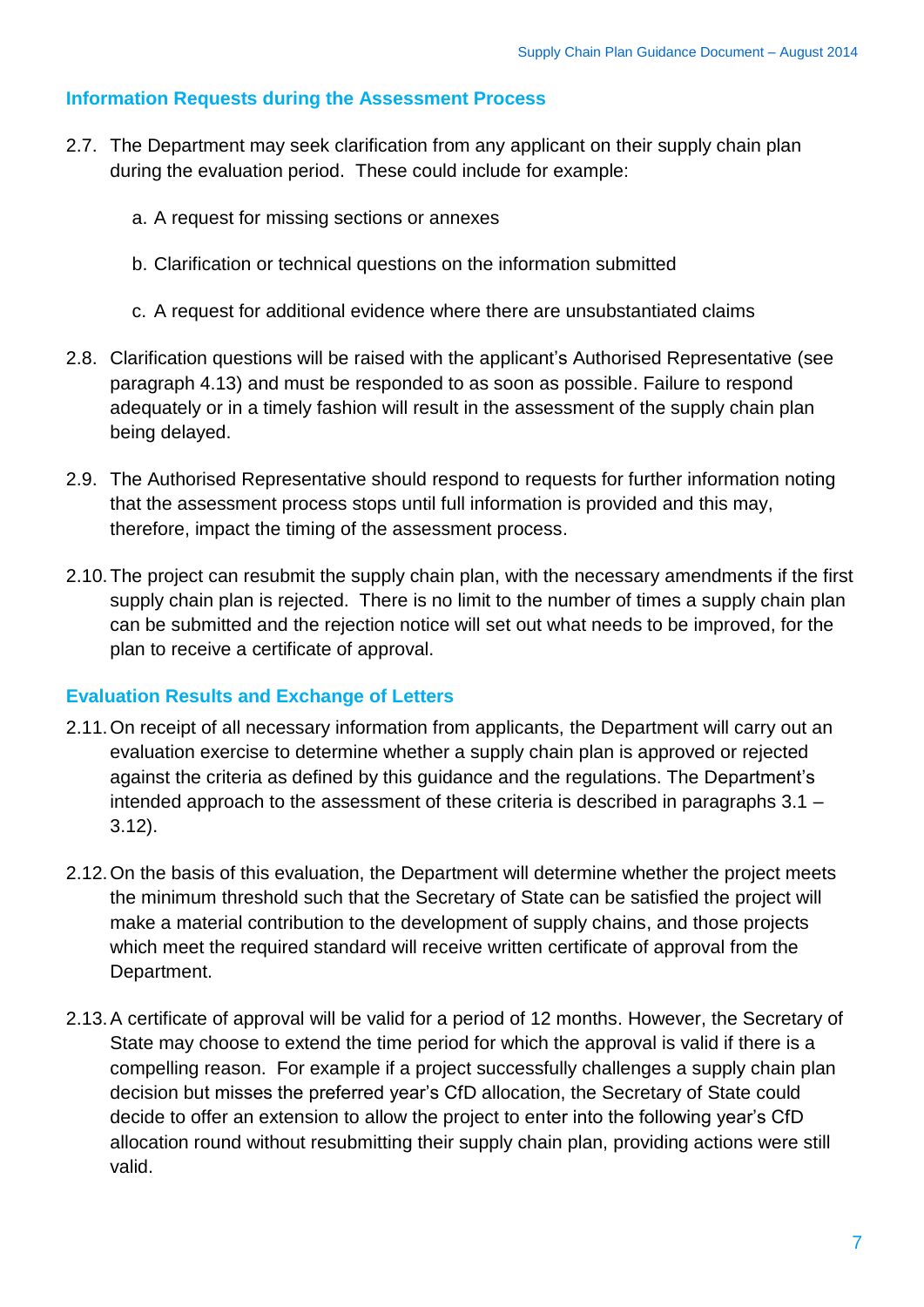- 2.14.The approval certificate only needs to be valid at the point of entry to the CfD allocation process, not for the duration of that process.
- 2.15.In the event of rejection of any application, the Department will notify the applicant of that rejection and will provide the applicant with a written explanation of the reasons for the rejection and what further steps are available to the project.
- 2.16.If a project has not had a response of any kind (an acceptance or rejection) from the Department by 14th October they should contact the assessment team by emailing [supplychainplan@decc.gsi.gov.uk.](mailto:supplychainplan@decc.gsi.gov.uk)
- 2.17.In relation to the first set of applications, the Department will send a comprehensive status summary to National Grid on the 27th October (the intended closing date of the CfD allocation round) stating which projects are accepted and rejected.

#### <span id="page-7-0"></span>**Publishing Supply Chain Plans**

- 2.18.The Department may publish plans once the CfD has been awarded in order to share information with the supply chain and support implementation. To preserve commercial confidentiality, it is expected that a shorter version of the plan would be published at this point, and a longer version at the point of the Milestone Delivery Date, which is 12 months after the CfD is awarded (and when we expect that the majority of information is no longer commercially sensitive).
- 2.19.Supply chain plans should have clearly marked what information is commercially sensitive, with reasons, and what will remain so once Milestone Delivery Date is reached. Before publishing, any information deemed by the Department to be commercially sensitive will be removed.
- 2.20.Further, the Department has a duty to comply the Freedom of Information Act and the Environmental Information Regulations. In considering whether information must be disclosed it will be important that the Government understands what information provided by applicants is sensitive and why. Including valid 'reasons' for non-disclosure will enable this assessment and in the event of a Freedom of Information request will be critical to ensure the information remains commercially confidential. Where the Department judges that disclosure would harm the person who provided the information this will be taken very seriously, but applicants will need to assist in identifying such harm.
- 2.21.The Department may also share supply chain plans with other Government Departments with the purpose of developing a joined up approach to the development of supply chains in the low carbon electricity generation sector.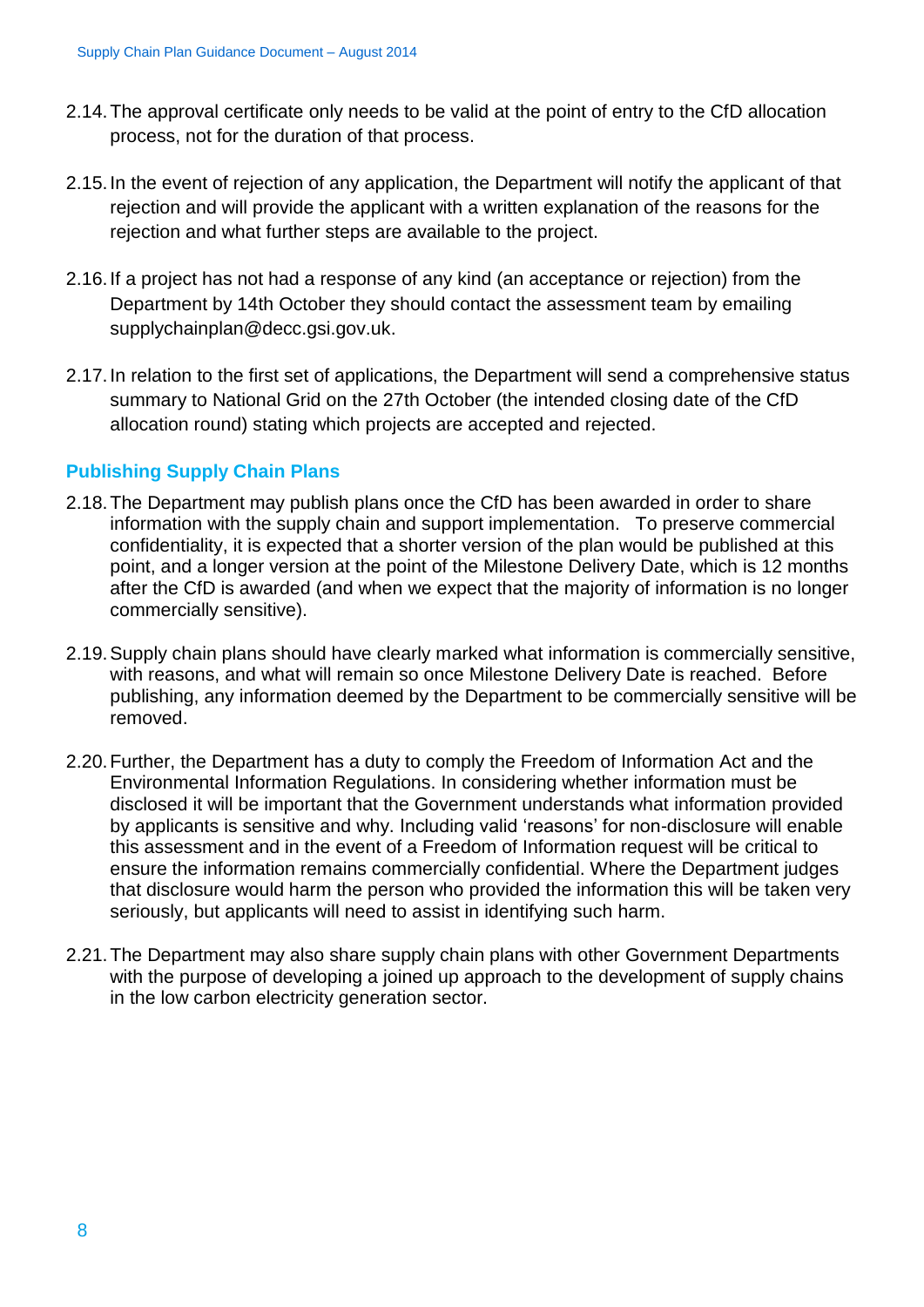# <span id="page-8-0"></span>Assessment Approach

3.1 This section describes the approach that the Government will adopt for the evaluation of supply chain plans. It sets out the evaluation criteria and evaluation methodology that will be used.

#### <span id="page-8-1"></span>**Supply Chain Plan Assessment Criteria**

- 3.2 The Government will assess the extent to which plans:
	- support the development of competition in supply chains (the 'competition' criteria);
	- support innovation in supply chains (the 'innovation' criteria); and
	- support the development of skills in supply chains (the 'skills criteria')

#### 3.3 **Please see Annex B for a detailed description of each criterion and guidance on structure and content of the supply chain plan.**

- 3.4 The Secretary of State has chosen to implement the requirement as an 'outcome based' regulation, as opposed to prescribing what each project must achieve. This means that each criterion is described as an outcome that the Secretary of State would like to achieve. The criteria also include a framework of how projects could structure their answer (see Annex B) to demonstrate that they will achieve this. Projects may, of course, set out how they will meet the outcome for each criterion using a different answer structure.
- 3.5 In year 1, it is recognised that some projects will have been in development prior to the full announcement of the requirement for projects to submit a supply chain plan and projects may have taken procurement decisions prior to the policy announcements. The assessment process will recognise this, and actions will still be relevant, noting that any procurement decisions made prior to the public Supply Chain Plan consultation (published 24 November 2013) would not be expected to take account of the criteria set out in this policy.
- 3.6 Providing an overview of the project will enable us to take the stage of the project into the consideration when assessing a supply chain plan and for the developer to demonstrate forward looking implementation of the supply chain plan.
- 3.7 Submissions therefore should also set out:
	- the maturity of the project, demonstrating the stage of development, expected date of construction, delivery of first electricity etc.
	- a supply chain project plan that shows project milestones including the key actions, procurement decisions, and financial commitments and payments made to date and going forward.
	- Size of project (expressed in installed capacity MW)
	- Ownership structure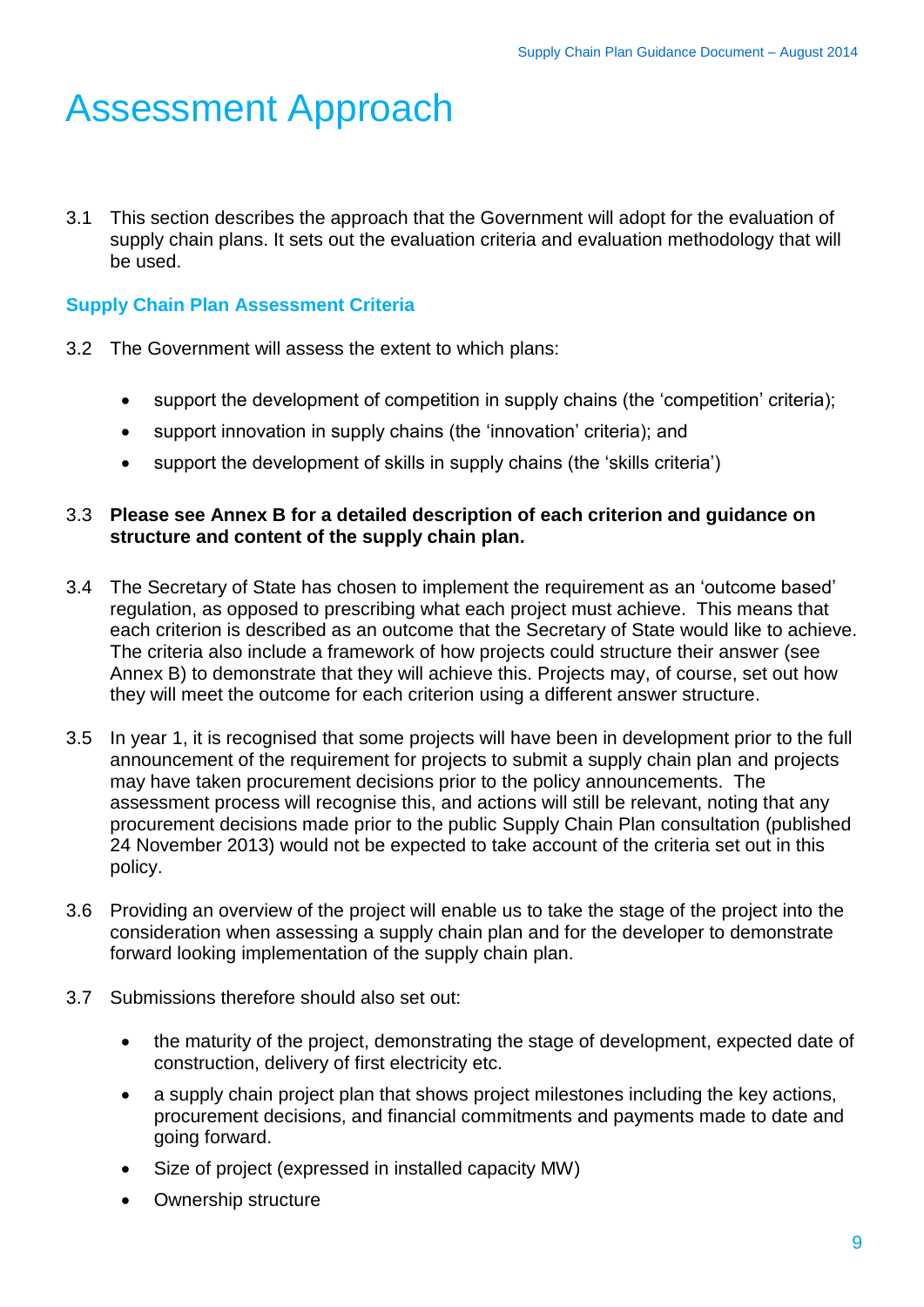3.8 Vertically integrated developers and those at a late stage of development should not be excluded from the requirement, but may include different types of examples relevant to their structure and stage of development. For example, a vertically integrated developer could illustrate innovation and workforce development within its subsidiary companies rather than the associated supply chain.

#### <span id="page-9-0"></span>**Scoring Mechanism**

- 3.9 Each supply chain plan will be assessed using a scoring system for the three criteria: innovation, competition and skills. The three criteria will be equally weighted and projects will need to consider the resulting impacts of the submitted actions under each criterion in their supply chain. We will score each of these main three criteria against the following:
	- i. The commitments or actions that the project has either already undertaken or will undertake in the future (score out of 100).
	- ii. The impact on the supply chain as a whole, using examples from the contracted supply chain if not a vertically integrated project (score out of 100).
	- iii. The wider long term impacts across the relevant low carbon electricity generation industry (score out of 100)
- 3.10 This will enable the Department to make an assessment of whether the plan sets out sufficient evidence of the projects' approach and that those actions give confidence that the project will make a material contribution to the economic growth and viability (development) of the industrial supply chain supporting the relevant low carbon electricity sector.
- 3.11 The scores will then be added to produce a mark for each criterion (innovation, skills, and competition). These marks will then be added to create a final score which will be presented as a percentage. The pass mark for supply chain plans is 50%. All plans that gain a 50% or higher pass mark will be accepted.
- 3.12 In exceptional cases the Department may also approve a project that has met the objectives and scored extremely highly in certain criteria but lacks the required mark in the other criteria. This would happen if the Department is nevertheless satisfied that if the plan is implemented it will make a material contribution to the economic growth and viability of the industrial supply chain supporting the relevant low carbon electricity generation sector.

#### <span id="page-9-1"></span>**Post Build Reports and Progress Reports**

- 3.13 Once the project has been built, the Department will request and publish a post build report. This is likely to be at the point of first CfD payment and any material deemed commercially sensitive will be removed (paragraph 2.18). The post build report will set out progress implementing the actions set out in the supply chain plan and reasons for any deviation from the submitted plan. Projects will be given one month to complete the post build report from the time it is requested by the Department.
- 3.14 Developers who have not implemented a previously approved supply chain plan will have this taken into consideration should they submit, or be part of a consortium that submits, further supply chain plans. In this event the Department may request a progress report on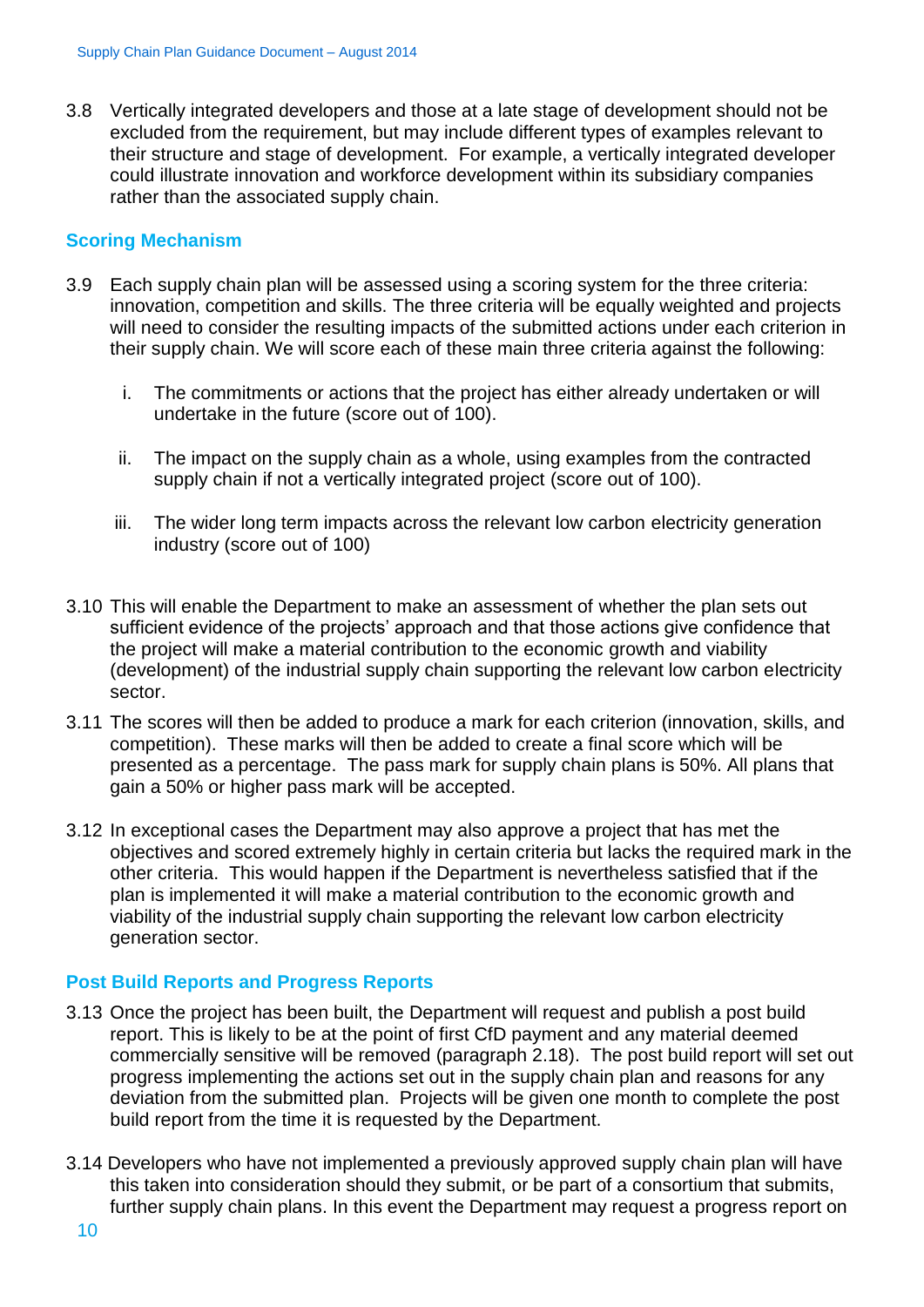the implementation of the previous supply chain plan (or the project may choose to submit this progress report without prompt as part of the evidence). Regardless, the Department may take into consideration the developer's track record of implementation of supply chain plans in future decisions on whether to approve a subsequent supply chain plan submission where that is relevant to determining whether the Secretary of State is able to be satisfied about the contribution that is likely to be made by that project.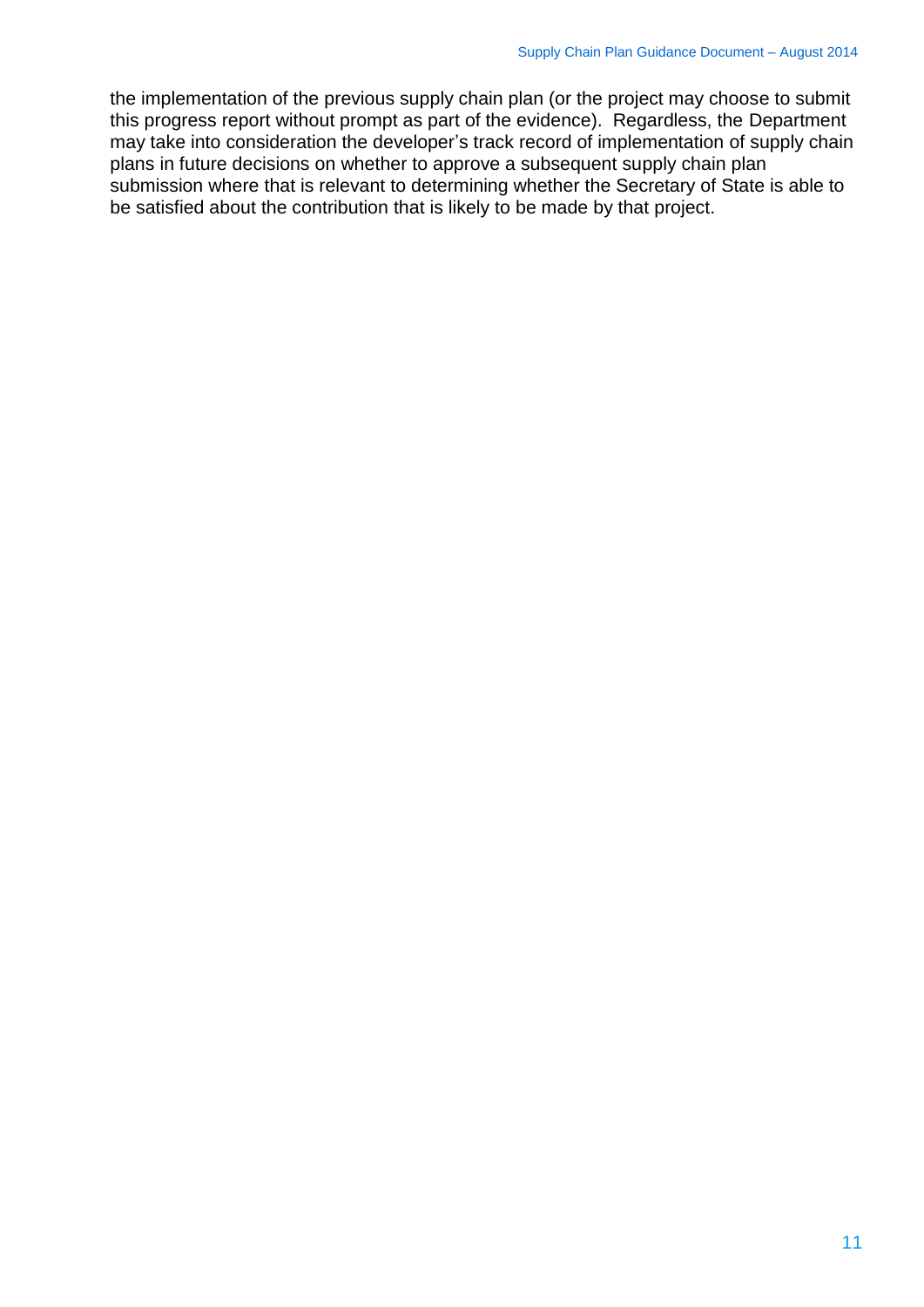# <span id="page-11-0"></span>Supply Chain Plan Submission

- 4.1 This section provides a description of the process to be followed by applicants when submitting a supply chain plan for approval. It also provides guidance on the conditions which must be met regarding the format and content of these submissions.
- 4.2 The Department has provided a supply chain plan template which should be used by projects (Annex C). Please note that answers to each section should begin on a new page.

#### <span id="page-11-1"></span>**Response Structure**

- 4.3 The applicant's response should comprise a single document with sub-sections for responses in respect of each criterion. Any additional material provided to substantiate response statements should be presented as annexes to the main document.
- 4.4 Applicants should note that the total length of their response should be limited to 30 pages (and we would expect most to be shorter). All paragraphs and pages should be numbered. Supporting evidence should be in annexes and is outside this page limit. It is important that this limit is upheld as this will enable the Department to process the plans more quickly and efficiently. All supporting evidence in the annex must be directly relevant to specific parts of the response and applicants are encouraged to minimise the quantity of supporting material presented by including relevant extracts or sections of papers where appropriate.
- 4.5 Applicants should also note that information presented in annexes must be clearly referenced within the body of the response, where the relevance of this material should also be highlighted. Material not referenced in this way may not be considered during the response evaluation.
- 4.6 Applicants should clearly state any aspects of their responses which are commercially sensitive and why, indicating if this would still be true a) at the point of a CfD allocation and b) at the Milestone Delivery Date.
- 4.7 All financial information should be denominated in pounds sterling. If it is anticipated that a significant proportion of project expenditure will be transacted in another currency (for instance for the purchase of capital equipment) then details of these costs in the local currency should also be provided together with the exchange rate assumptions used to convert values to pounds sterling.

#### <span id="page-11-2"></span>**Response Submission**

#### **Application deadline**

4.8 The Government will endeavour to process all supply chain plans that are received by no later than **12 noon on 26 August 2014** in time for the CfD application period. Please note incomplete plans or borderline cases may take longer than 30 working days to process.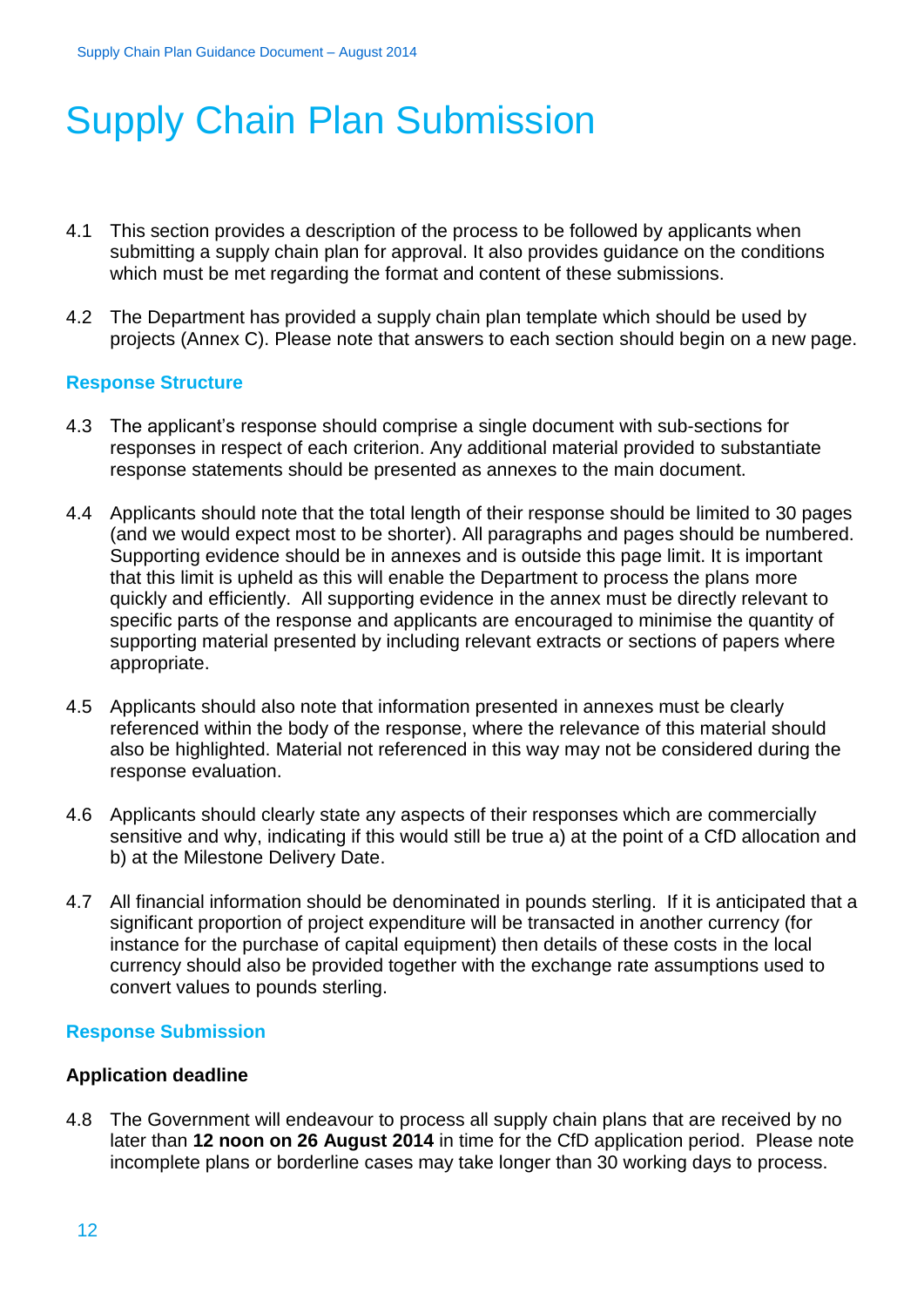#### **Number and format of copies**

- 4.9 Applicants must provide three hard copy originals and an electronic copy of the supply chain plan.
- 4.10 Hard copy submissions, including all supporting information, should be submitted in bound folders. There should be no loose papers. A minimum font size of 11 point must be adhered to and line spacing must be at least a single line.
- 4.11 Electronic documents should **not** be password protected and information should not be hidden on protected worksheets or pages.
- 4.12 In the event of a discrepancy between the hard and electronic versions of a supply chain plan the hard copy will be considered definitive.
- 4.13 The applicant's response must provide contact details of an individual who will act as the applicant's Authorised Representative.

#### **Delivery details for applications**

4.14 Supply chain plans (in hard copy) should be clearly marked "Supply Chain Plan" and addressed to:

> Name: Supply Chain Plan Project Team Address: Area 4E Department of Energy and Climate Change 3 Whitehall Place London SW1A 2AW

- 4.15 Electronic copies should be sent to: [supplychainplan@decc.gsi.gov.uk](mailto:supplychainplan@decc.gsi.gov.uk)
- 4.16 Projects will receive an email to confirm receipt of their submission. If a developer has not received a confirmation they should contact [supplychainplan@decc.gsi.gov.uk](mailto:supplychainplan@decc.gsi.gov.uk) immediately.

#### <span id="page-12-0"></span>**Evaluation Queries**

#### **Raising Queries**

- 4.17 Queries regarding the process and response requirements may be submitted during the course of preparing the supply chain plan.
- 4.18 Queries should be submitted in writing to:

Name: Supply Chain Plan Policy Team Address: Area 4E Department of Energy and Climate Change 3 Whitehall Place London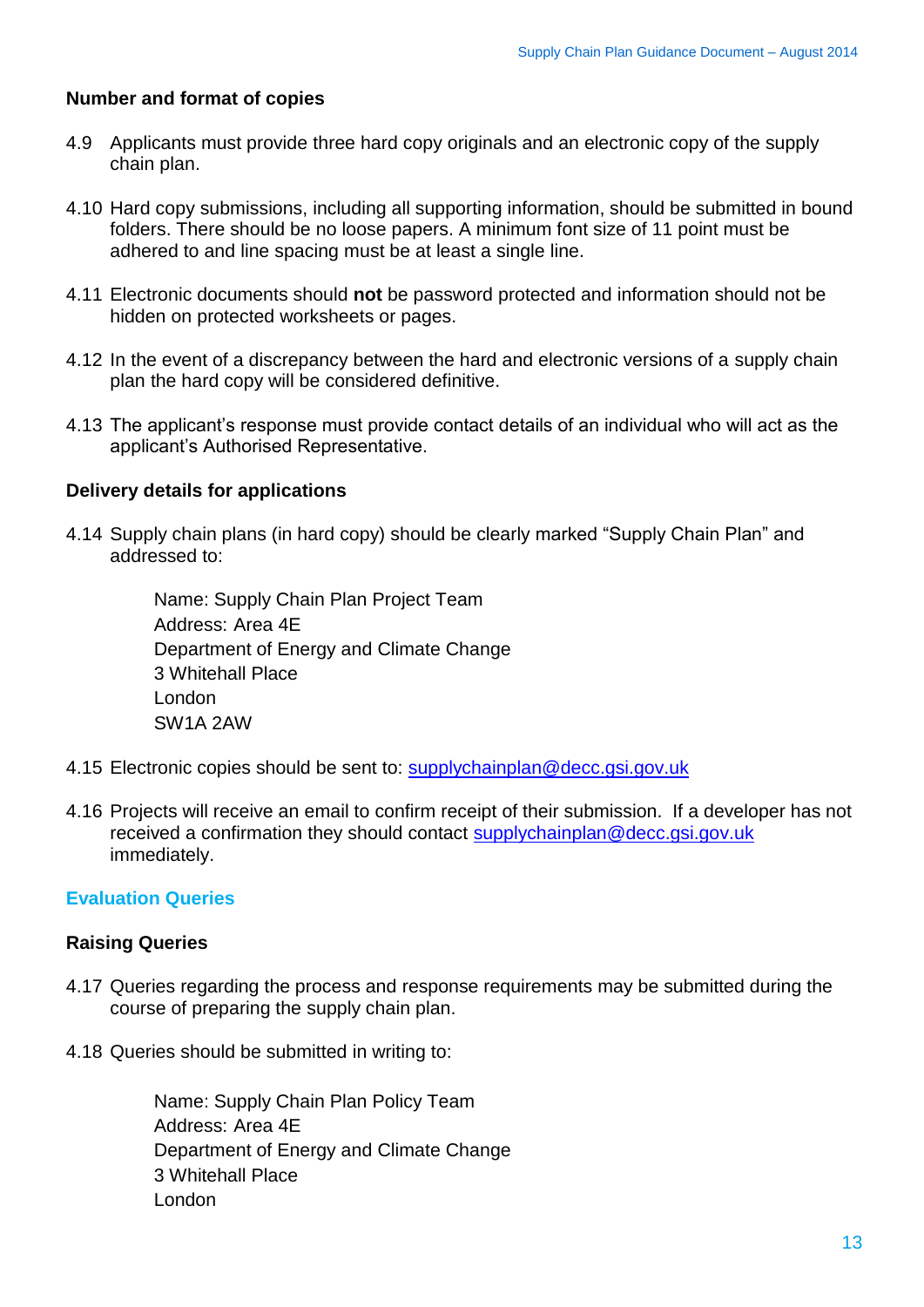SW1A 2AW Email: [supplychainplan@decc.gsi.gov.uk](mailto:supplychainplan@decc.gsi.gov.uk)

#### **Responses to Queries**

- 4.19 The Department will endeavour to respond to all queries regarding supply chain plans within three working days of receipt, but no guarantees can be made in this regard.
- 4.20 In the period of time leading up to the submission deadline for a supply chain plan and during the assessment process, individual queries and their responses may be published in a question and answer circular which will be made available via email to all applicants (or potential applicants). The identity of the applicant making the query will not be included in the question and answer circular. The Department reserves the right to amend the text of the query when it is published in the question and answer circular, including in order to remove any information which may reveal the identity of the applicant making the query.
- 4.21 Applicants should state if they wish a query to be treated as confidential and include the reasons why they believe that the query should be so treated. If the Department at its sole discretion determines that a question should not be treated as confidential, then the applicant will be given an opportunity to withdraw the query, otherwise the Department may distribute the query and response to some or all other applicants.
- 4.22 Responses to queries which the Department decides should be treated as confidential will be sent to the originating applicant only.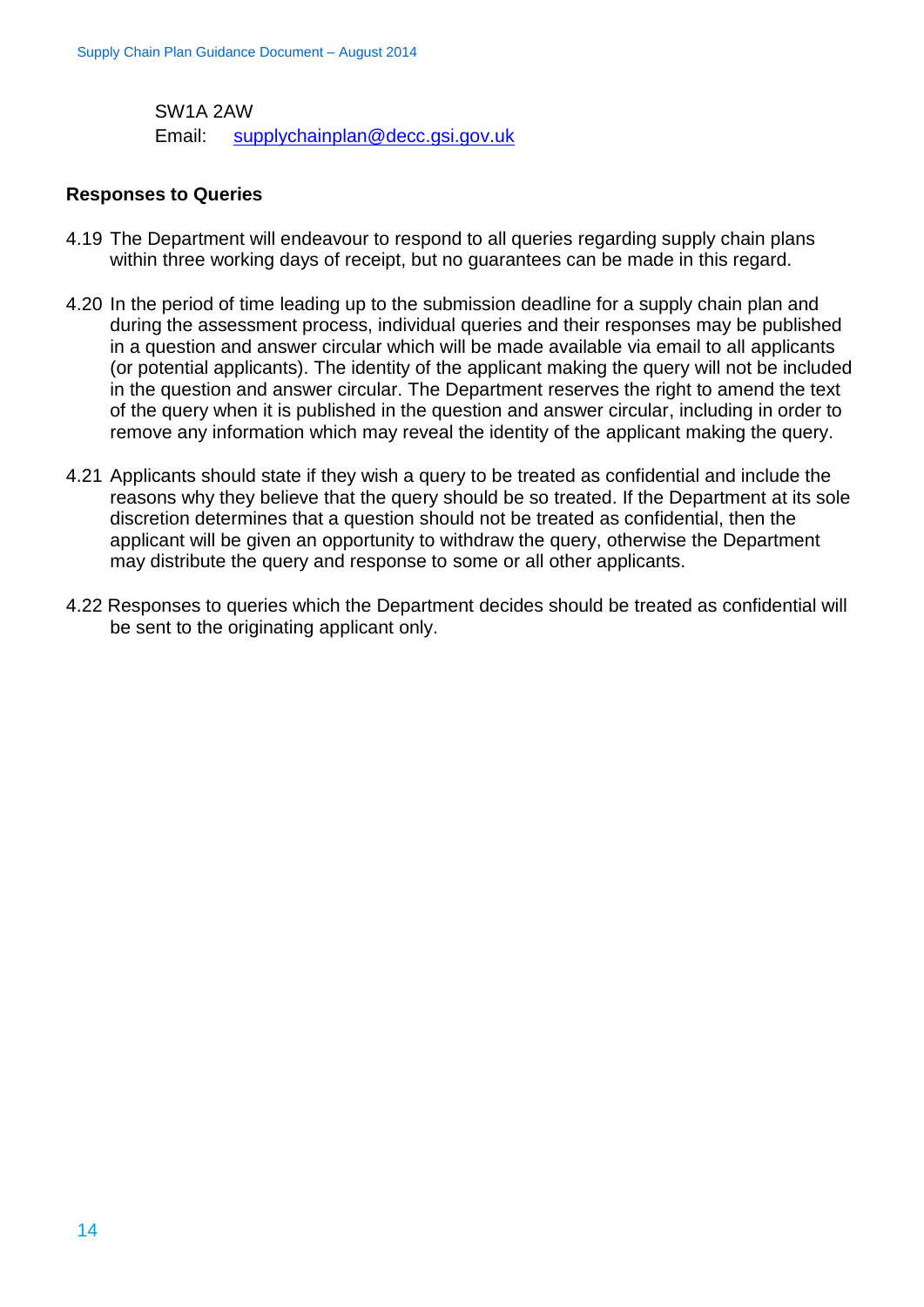## <span id="page-14-0"></span>Annex A – Indicative Timetable and Process for 2014

| <b>Date</b>                             | <b>Milestone and activity</b>                                                                                                 |  |  |
|-----------------------------------------|-------------------------------------------------------------------------------------------------------------------------------|--|--|
| 1 August                                | EMR regulations come into force                                                                                               |  |  |
| 1 August                                | Final guidance on supply chain plans is published and opening date for supply<br>chain plans to be received                   |  |  |
| 26 August                               | Last date that a supply chain plan should be submitted to be processed in<br>time for the CfD application in 2014             |  |  |
| 14 October                              | Projects that have not received an response should contact<br>supplychainplan@decc.gsi.gov.uk<br>CfD application window opens |  |  |
| 27 October                              | CfD application window closes                                                                                                 |  |  |
| CfD awarded (tbc)                       | Supply chain plan published excluding confidential material                                                                   |  |  |
| <b>Milestone Delivery</b><br>Date (tbc) | Supply chain plan published excluding confidential material                                                                   |  |  |
| First CfD payment<br>(tbc)              | Post build report requested by the Department                                                                                 |  |  |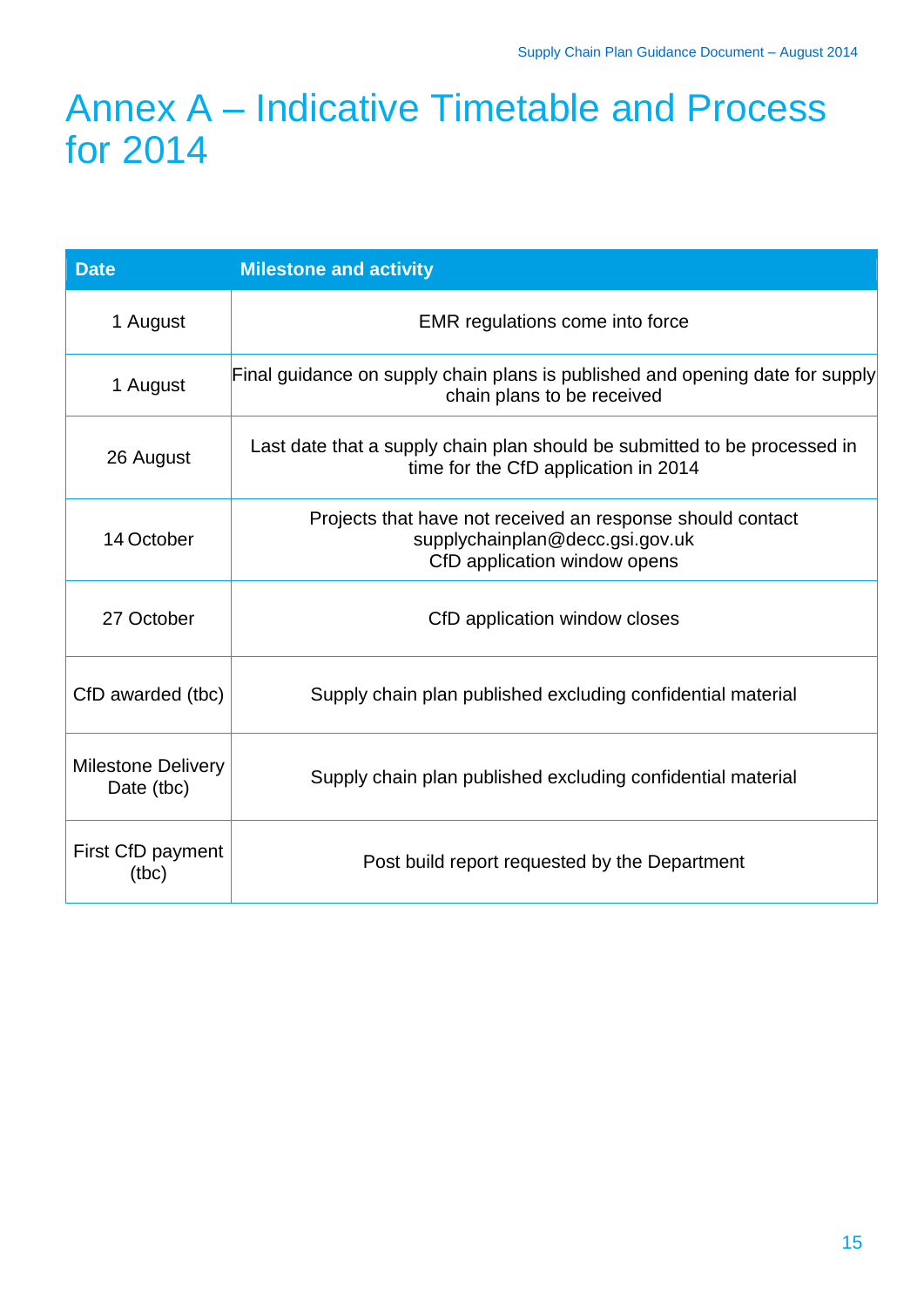# <span id="page-15-0"></span>Annex B – Criteria and Scoring Details

#### **Points to note:**

The supply chain plan should be written for a specific project**.** There may be actions that would fulfil the criteria that are undertaken by the parent company rather than the project itself. In this circumstance, the supply chain plan submission should set out how the actions would benefit the project itself.

For each criterion, the guidance sets out a suggested answer format to help with the structure and content of each response. Projects may choose to demonstrate how they meet the overall outcome of each criterion using a different structure and content.

The answer to each criterion will be assessed against the following:

- i. The commitments or actions that the project has either already undertaken or will undertake in the future.
- ii. The impact on the supply chain as a whole, using examples from the contracted supply chain if not a vertically integrated project.
- iii. The wider long term impacts across the relevant low carbon electricity generation industry.

Overall, the objective is to demonstrate that the project makes a material contribution to the economic growth and viability of the industrial supply chain supporting the low carbon electricity generation sector.

Each criterion represents a third of the overall marks.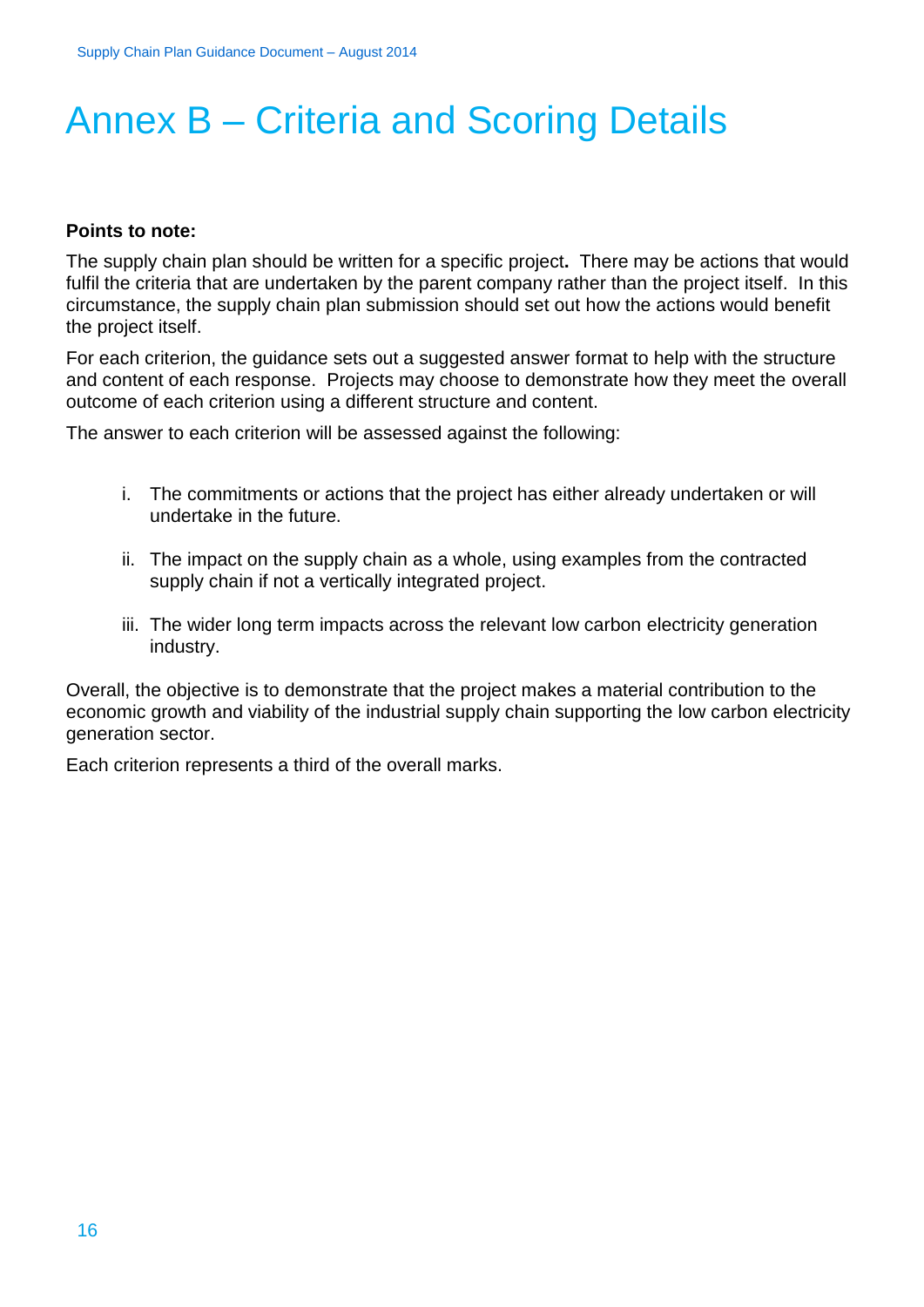#### **Competition**

#### **Overall Outcome:**

Competitive procurement processes become an industry standard, where appropriate, in order to broaden the supply chain, reduce costs, and minimise supply chain risks by developing a wider and therefore more robust pipeline of suppliers to safeguard the viability of future projects.

Technically competent and cost-efficient suppliers are able to compete for, and win, contracts to ensure that low cost/high value projects are delivered.

Barriers to entry to the supply chain are removed to increase competition amongst suppliers to reduce the cost of low carbon technologies, and therefore minimise the cost to consumers of deploying low carbon generation that require support.

#### **Suggested Answer Format**

In order to meet this outcome, the applicant may wish to structure the submission with some of the points below (noting that this is not an exhaustive list and the project could use a different answer structure, or other examples, to meet the overall outcome described above):

Where relevant to the development of a project, a plan should include a list of actions plus their intended outcomes (or results if the actions have already been undertaken), setting out how the project will deliver any of the following:

- Encourage broader supply chains by supporting new entrants to the sector
- Identify and remove barriers to entry for new supply chain companies, where these are within the scope of the project
- Share best practice and lessons learned
- Improve awareness of the commercial opportunities among both companies that currently supply to the relevant low carbon generation sector and those that have the capability to do so, but have not yet entered the market or have not yet reached critical mass
- Encourage competitive procurement processes and more open competition across the supply chain to ensure that the widest pool of candidates are able to bid for, and win, contracts
- For biomass only, work with the feedstock supply chain within the constraints of Government's wider objectives to deliver sustainability and greenhouse gas reduction.

As this criteria relates to the wider low carbon electricity generation supply chain, companies using alliancing or framework agreements can meet this criteria via, for example, actions in balance of plant or by working with their alliancing partners to demonstrate the measures taken in the framework to encourage new entrants and open up supporting supply chains. In addition, projects may have on-going measures within the alliancing agreement that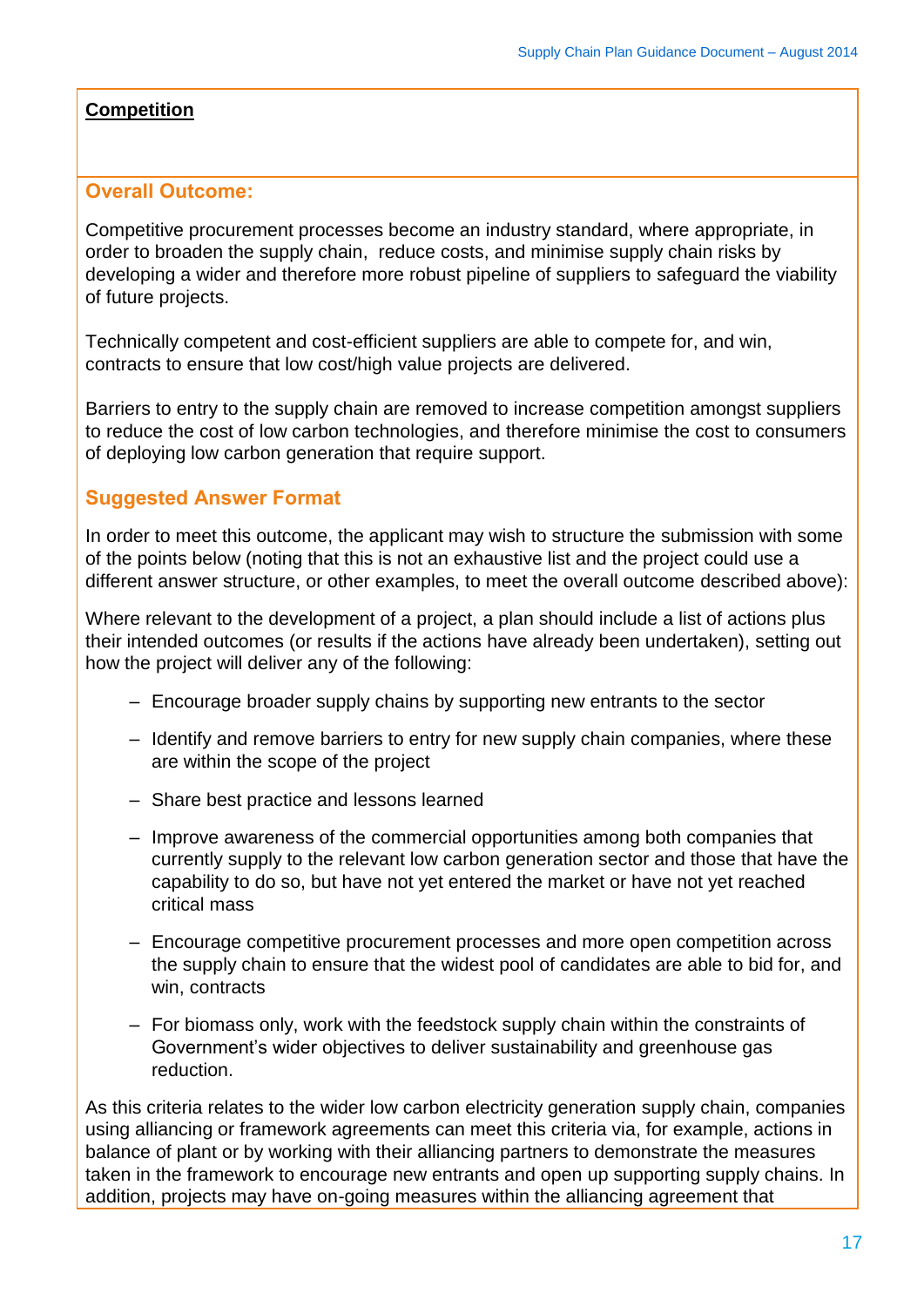encourage and support competition (as well as innovation and skills development).

To award maximum marks, the assessor will also consider whether the supply chain plan sets out the approaches across the wider low carbon electricity generation supply chain and the potential or actual impact on the relevant low carbon electricity generation industry.

#### **Innovation**

#### **Overall Outcome:**

The deployment of more efficient equipment and faster/better installation methods, and new types of procurement and contracting strategies which reduce the cost of developing future projects or operating existing projects, and via innovation, support less established suppliers, reducing the levelised cost of low carbon electricity over time.

We expect that the contribution made by projects under this criterion will balance risk, cost and innovation.

#### **Suggested Answer Format**

For the project, we would expect to see how new technology, methods and processes are going to be trialled or used across the project's lifetime from inception to decommissioning.

The applicant therefore may wish to structure the submission using some of the following points in paragraph 1, for each element set out in paragraph 2 (noting that this is not an exhaustive list and the project could use a different answer structure to meet the overall outcome described above):

- 1. A plan should include a list of actions plus their intended impacts (or results if the actions have already been undertaken) demonstrating where the project will include/has included any of the following:
	- Research and development, including links to universities and any examples of testing and demonstration
	- Technological development
	- Innovative procurement or contracting practices for example allowing less established products or processes to win part of a contract or co-investments in the supply chain which will reduce or manage the allocation of risk in such a way that it supports new entrants or less established suppliers
	- Innovative or new installation methods
	- Any other practice that is justified as innovative by the project (and its supply chain)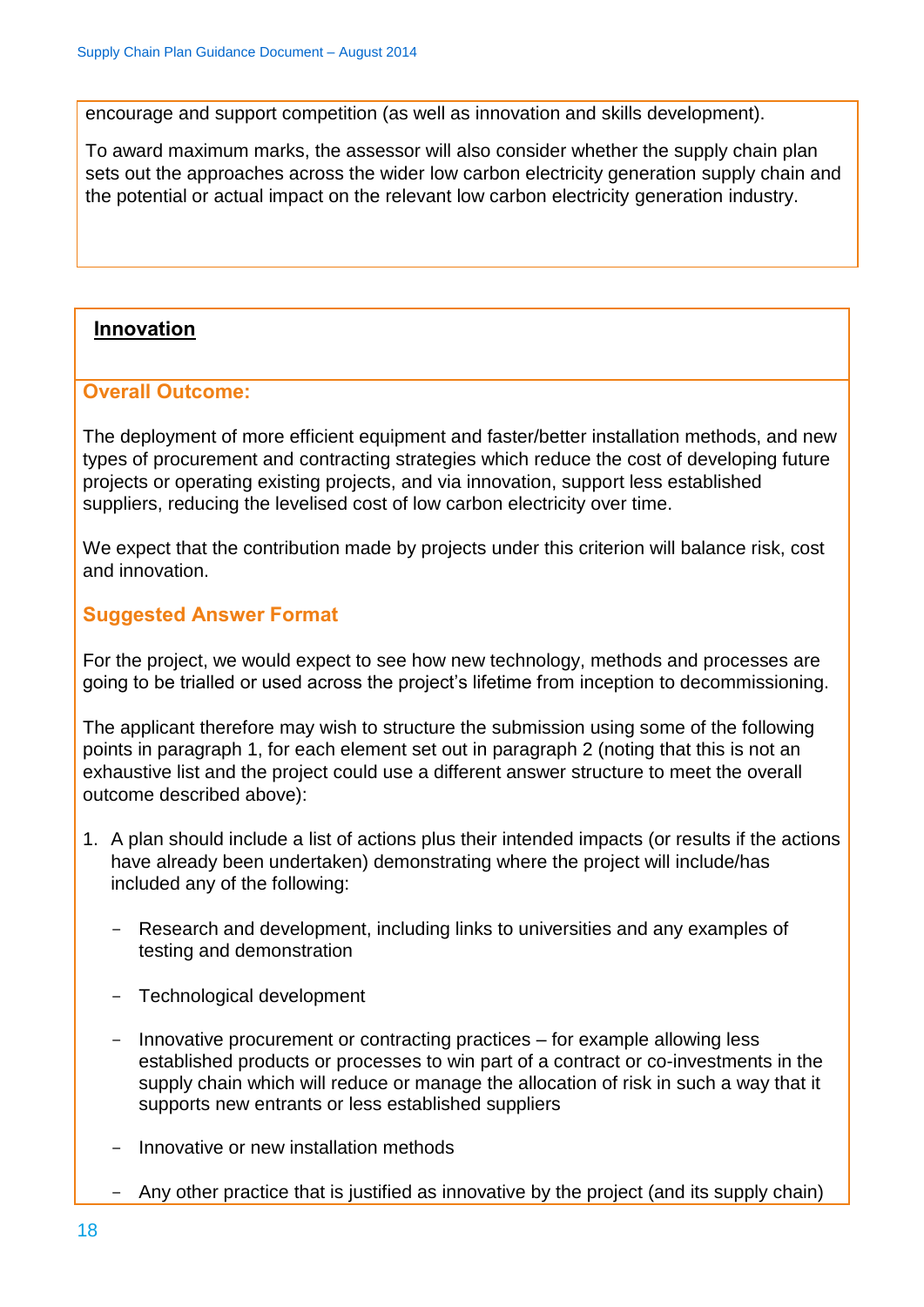or that would boost innovation in the sector – for example, in the build/installation process, the technology used or the way the project is operated

- Examples where the applicant has, or intends to, share best practice and lessons learned
- 2. Projects should consider the above for the different elements of a project. For example, for the offshore wind sector, submissions should set out the approach to innovation for each element of the project, including, where relevant, but not limited to:
	- o Foundations
	- o Towers
	- o Turbines
	- o Cables
	- o Construction
	- o Operations and maintenance

For example for biomass the list might also include but not be limited to:

- o Storage and transport of biomass
- o Improvements to burn efficiency (stability and heat output)
- o Reduction in fouling and corrosion

This is a broad criterion and could be met by demonstrating innovation in a number of ways, including via the supply chain, (including for biomass only, the feedstock supply chain). Assessors will be looking for evidence that both projects and the supply chain as a whole are working together to develop ways of delivering low carbon generation more efficiently and driving down costs, in order to minimise costs for consumers.

The lists set out above are not exhaustive and projects may be able to demonstrate that they meet the desired outcome without using these examples or format. We also note that there is a balance to be struck between innovation, risk and cost – hence the broad definition of 'innovation'. Assessors will therefore expect to see that innovation has been considered in at least several elements of the project set out in paragraph 2, or that projects have focussed efforts on one or two elements of the project set out in paragraph 2 with actions where there is evidence that these will have significant impact on the cost of the relevant technology

To award maximum marks, the assessor will also consider whether the submission sets out the approach to innovation in the wider low carbon electricity generation supply chain and the impact on the relevant low carbon electricity generation industry.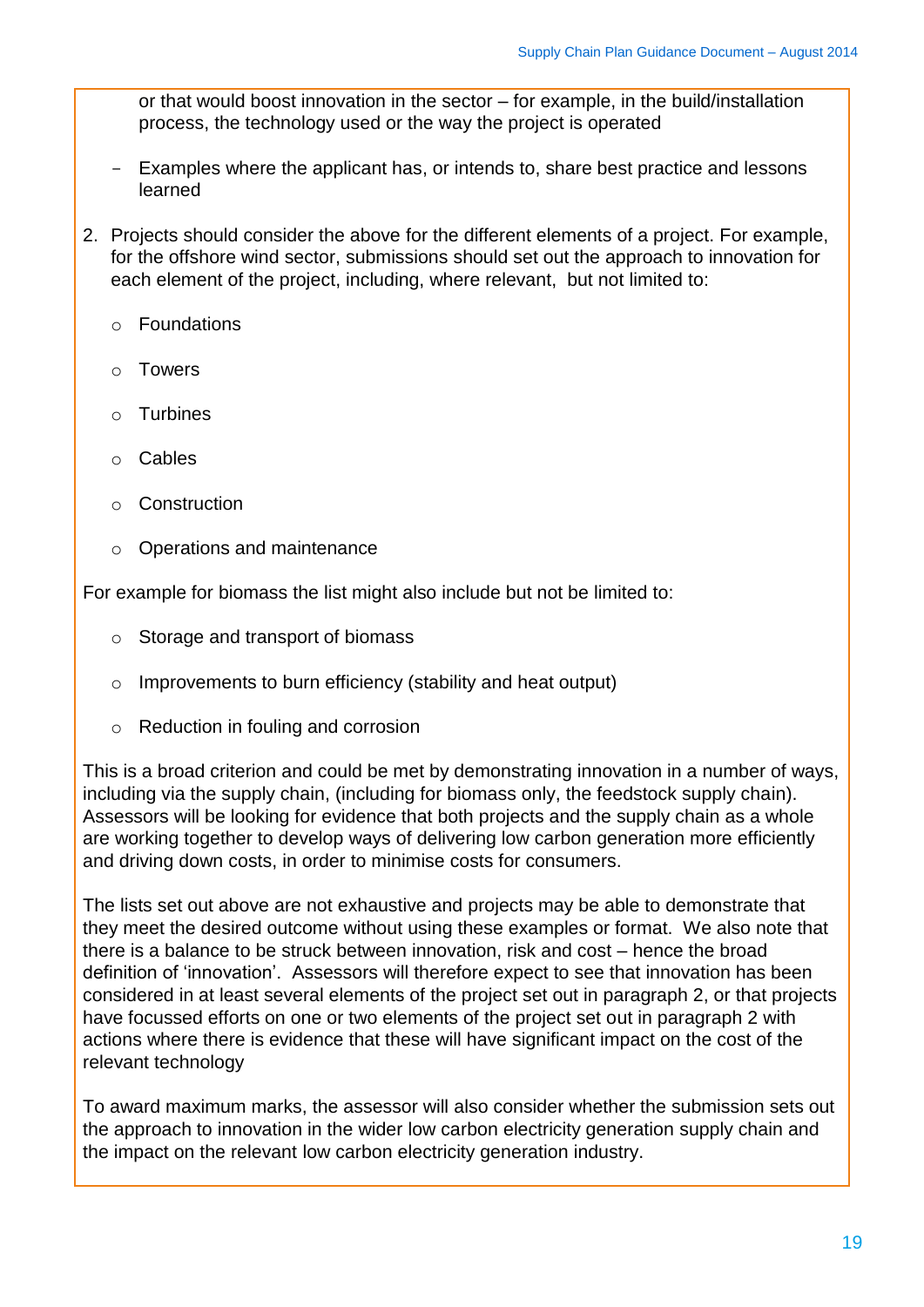#### **Skills**

#### **Overall Outcome:**

The workforce has, and will continue to have, the necessary skills so that skills shortages are minimised and productivity increases that would otherwise increase the cost of labour, as well as the cost of the project itself. Investment in skills to address the current skills shortages should, in the future, allow further deployment of low carbon electricity generation.

#### **Suggested Answer Format**

In order to meet this outcome, the applicant may wish to structure the submission with the following points (noting that this is not an exhaustive list and the project could use a different answer structure to meet the overall outcome described above):

- An assessment of the future skills requirements at each stage of the project (design, construction – including the major supply chain components, and operation and maintenance for the life of the project).
- An assessment of whether these skills are currently in place and what, if any, gaps there are.
- A set of actions that will provide investment in skills and training in order to meet the future needs of the project - as estimated at each stage set out above. For example this could be through internal training or working in partnership with education institutions, colleges, institutions, local or regional authorities, universities, or public or private skills providers, in order to deliver skills that directly benefit the project.

These could be actions that have been taken in the past, or that are planned for the future. If it is the former, please set out any results from these actions. If it is the latter, please set out any outcomes expected to occur as a result of these actions.

- Plans that the project intends to put in place to maintain and develop the skills necessary for the lifetime of the project.
- Examples where the applicant has, or intends to, share best practice and lessons learned.

To award maximum marks, the assessor will also consider whether the submission sets out the approach to skills and training in the key supply chain companies too. They will consider whether the actions are likely to lead to further deployment of the relevant low carbon electricity generation industry by contributing to improving the available pool of skilled workers in the sector and addressing the current shortage of skilled labour across the low carbon electricity generation supply chain. This refers to the same low carbon electricity generation industry as the project delivers, but is not limited to this. For example, if there is read-across to onshore wind for the skills developed for an offshore wind project, the submission should set out the evidence for this too.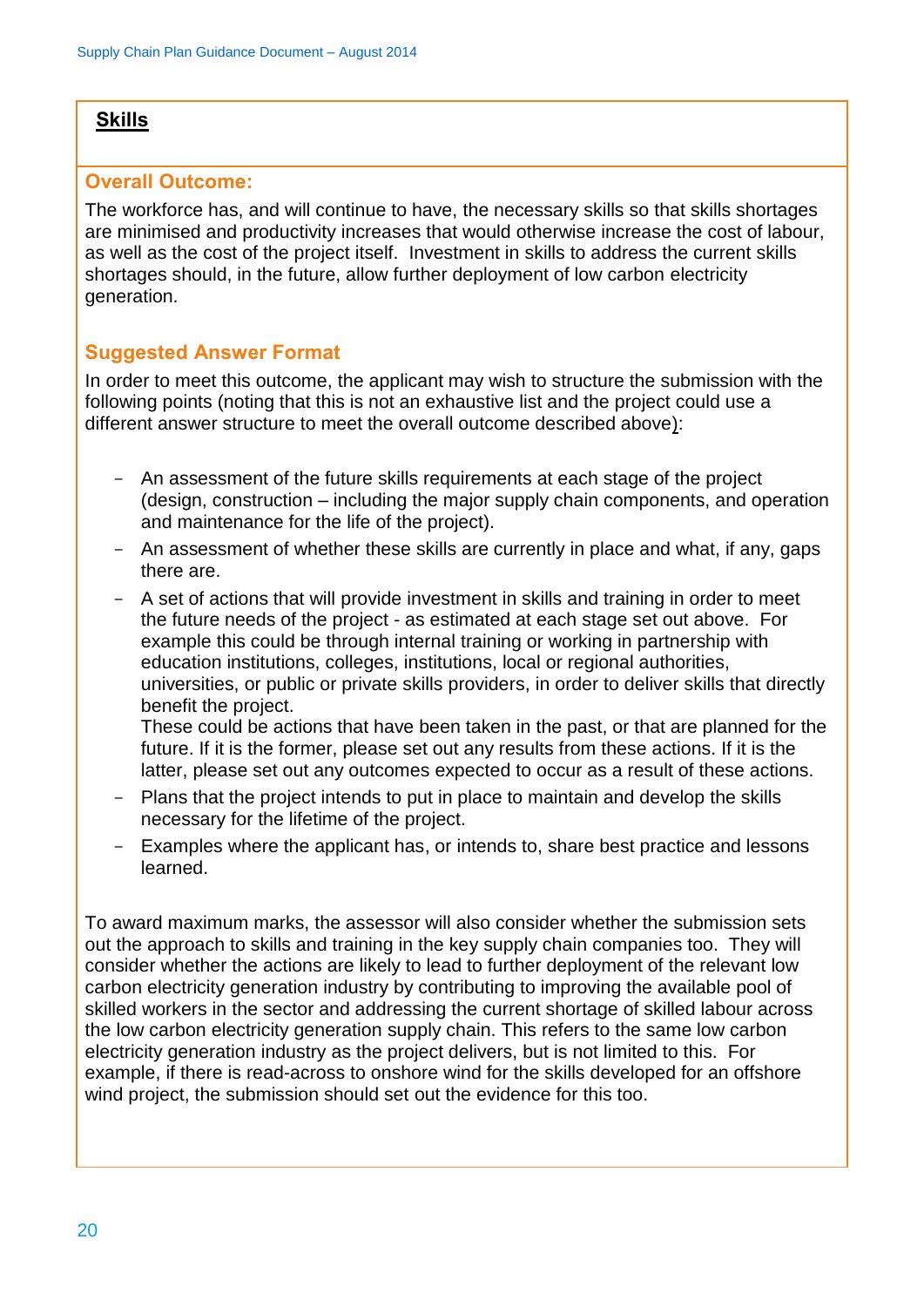| <b>Evaluation</b><br><b>Marking</b> | Indication of the quality of response that would achieve this<br><b>score</b>                                                                                                                                                                                                                                                                                          |
|-------------------------------------|------------------------------------------------------------------------------------------------------------------------------------------------------------------------------------------------------------------------------------------------------------------------------------------------------------------------------------------------------------------------|
| 100                                 | Response provides a very high degree of confidence and evidence that<br>the project will make a material contribution to the development of supply<br>chains.<br>Such a response will provide a cogent and comprehensive explanation of<br>how the project will make the relevant contribution and the explanation will<br>be supported by evidence where appropriate. |
| 75                                  | Response provides a high degree of confidence and evidence that the<br>project will make a material contribution to the development of supply<br>chains.<br>Such a response will provide a cogent and thorough explanation of how<br>the project will make the relevant contribution and the explanation will be<br>largely supported by evidence where appropriate.   |
| 50                                  | Response provides a moderate degree of confidence and evidence that<br>the project will make a material contribution to the development of supply<br>chains.<br>Such a response will provide a cogent explanation of how the project will<br>make the relevant contribution and the explanation will be largely<br>supported by evidence where appropriate.            |
| 25                                  | Response provides a low degree of confidence and evidence that the<br>project will make a material contribution to the development of supply<br>chains.<br>Such a response will provide a clear explanation of how the project will<br>make the relevant contribution and the explanation will be supported by<br>some evidence.                                       |
| $\overline{0}$                      | Response does not provide any material confidence and evidence that the<br>project will make a material contribution to the development of supply<br>chains.<br>A response that fails to meet the requirements for a score of 25 will fall<br>into this category.                                                                                                      |

### **The evaluation marking system below will be applied to each criterion**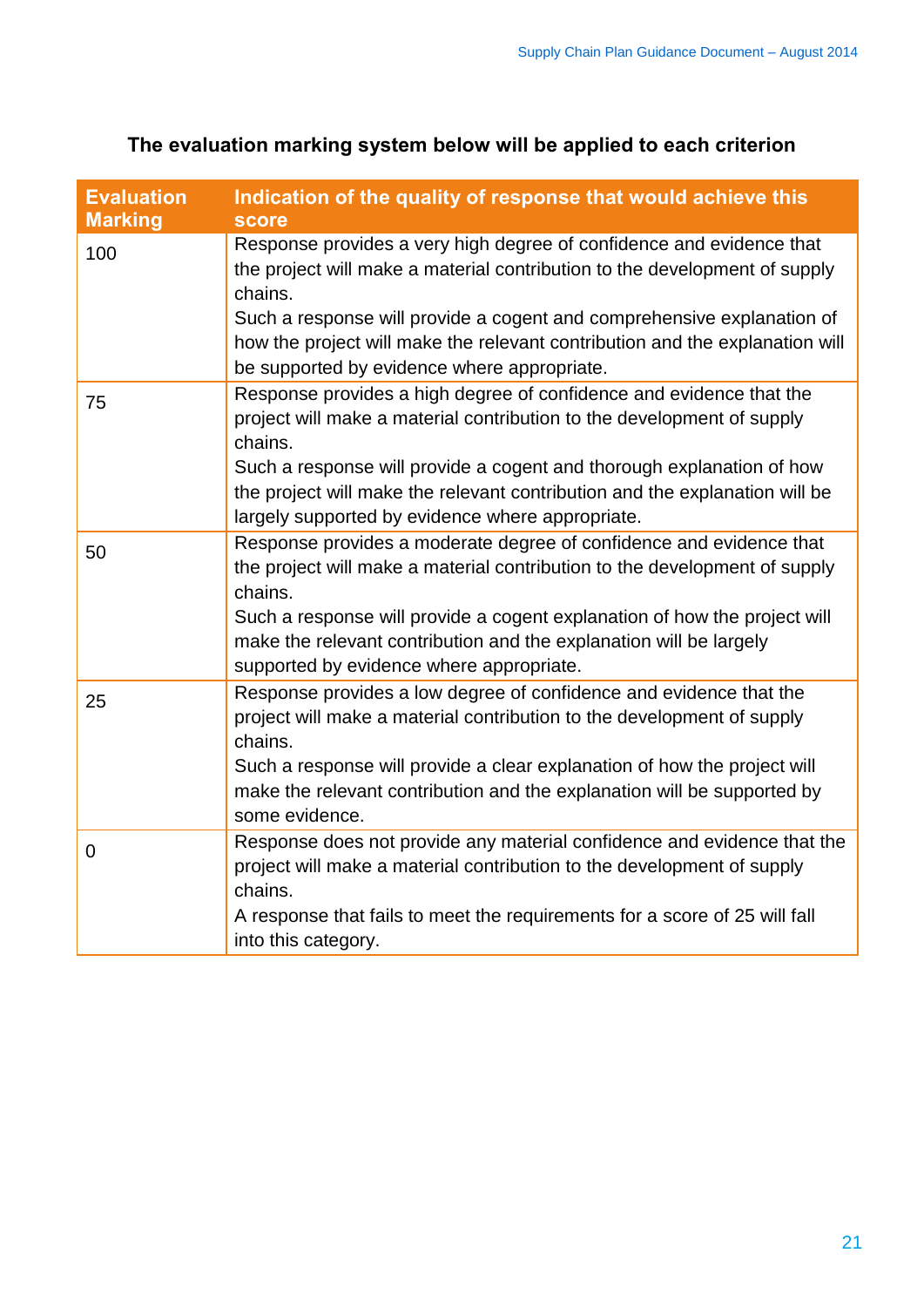# <span id="page-21-0"></span>Annex C – Template for Supply Chain Plan **Submission**

**(Please see next page)**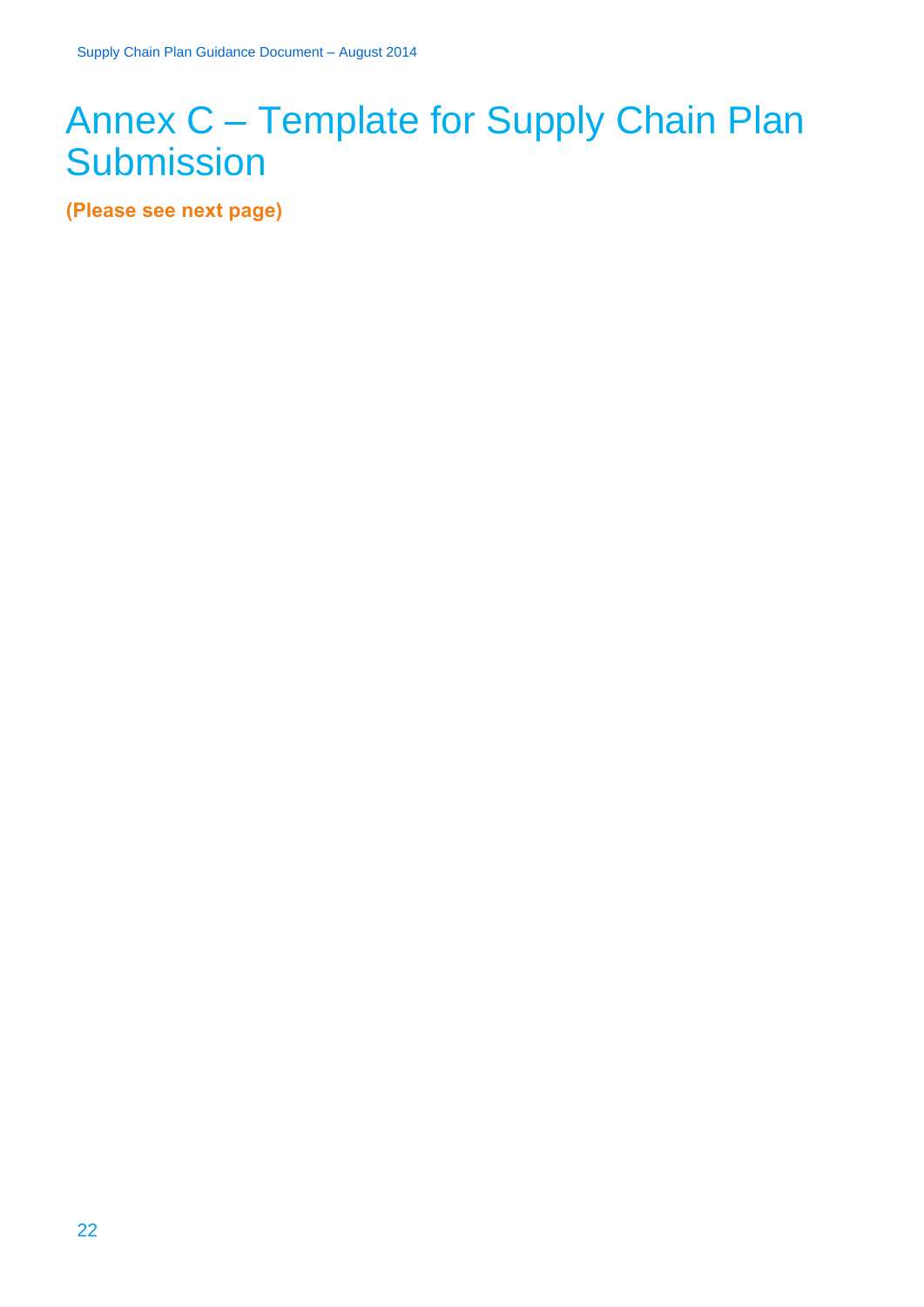### **SUPPLY CHAIN PLAN SUBMISSION TEMPLATE**

NOTE: Plans should be completed in font size of 11 point and all pages and paragraphs should be numbered. Each criterion should begin on a new page.

Applicants are reminded that the total length for supply chain plans is limited to 30 pages but that supporting evidence included as annexes is outside this limit. All supporting evidence must be directly relevant to specific parts of the response and applicants are encouraged to minimise the quantity of supporting material presented by just including relevant extracts or sections of papers where appropriate.

| Company name                  | Authorised<br>Representative |  |
|-------------------------------|------------------------------|--|
| <b>Address</b>                | Contact number               |  |
| Email                         | Alternative contact          |  |
| Alternative contact<br>number | Alternative email            |  |

### **Contact details:**

### **Project details:**

| Project name                                                |                                                                                                                    | Project size (in MW<br>installed capacity) |  |
|-------------------------------------------------------------|--------------------------------------------------------------------------------------------------------------------|--------------------------------------------|--|
| Project<br>commissioning date                               |                                                                                                                    | <b>Project location</b>                    |  |
| Is a first round CfD<br>application intended<br>to be made? |                                                                                                                    | <b>Ownership Structure</b>                 |  |
| Maturity of project                                         | Demonstrating the stage of development, expected date of<br>construction start, delivery of first electricity etc. |                                            |  |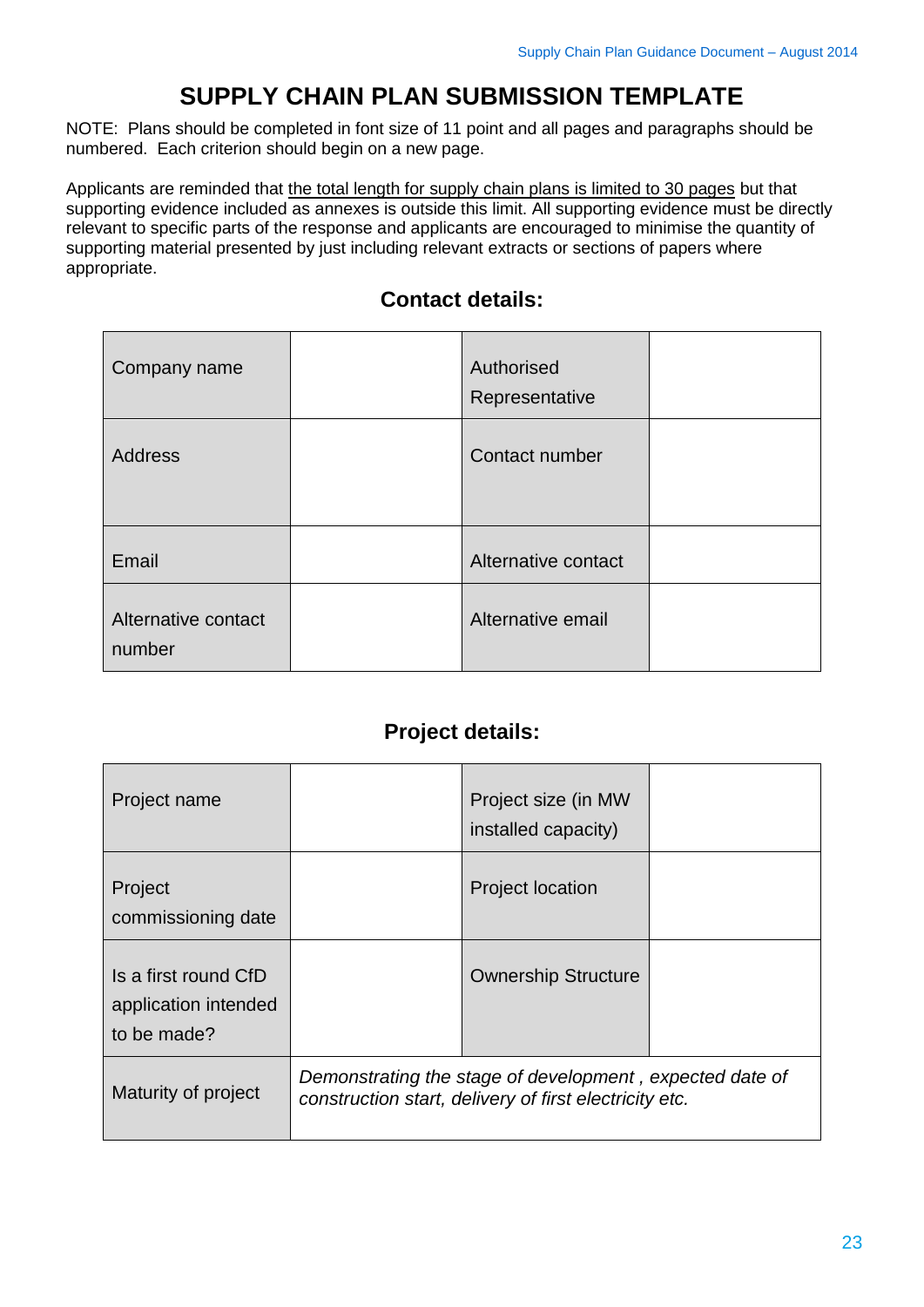### **Project Summary**

Please include a brief summary of the project including any information that is not included in the separate criteria.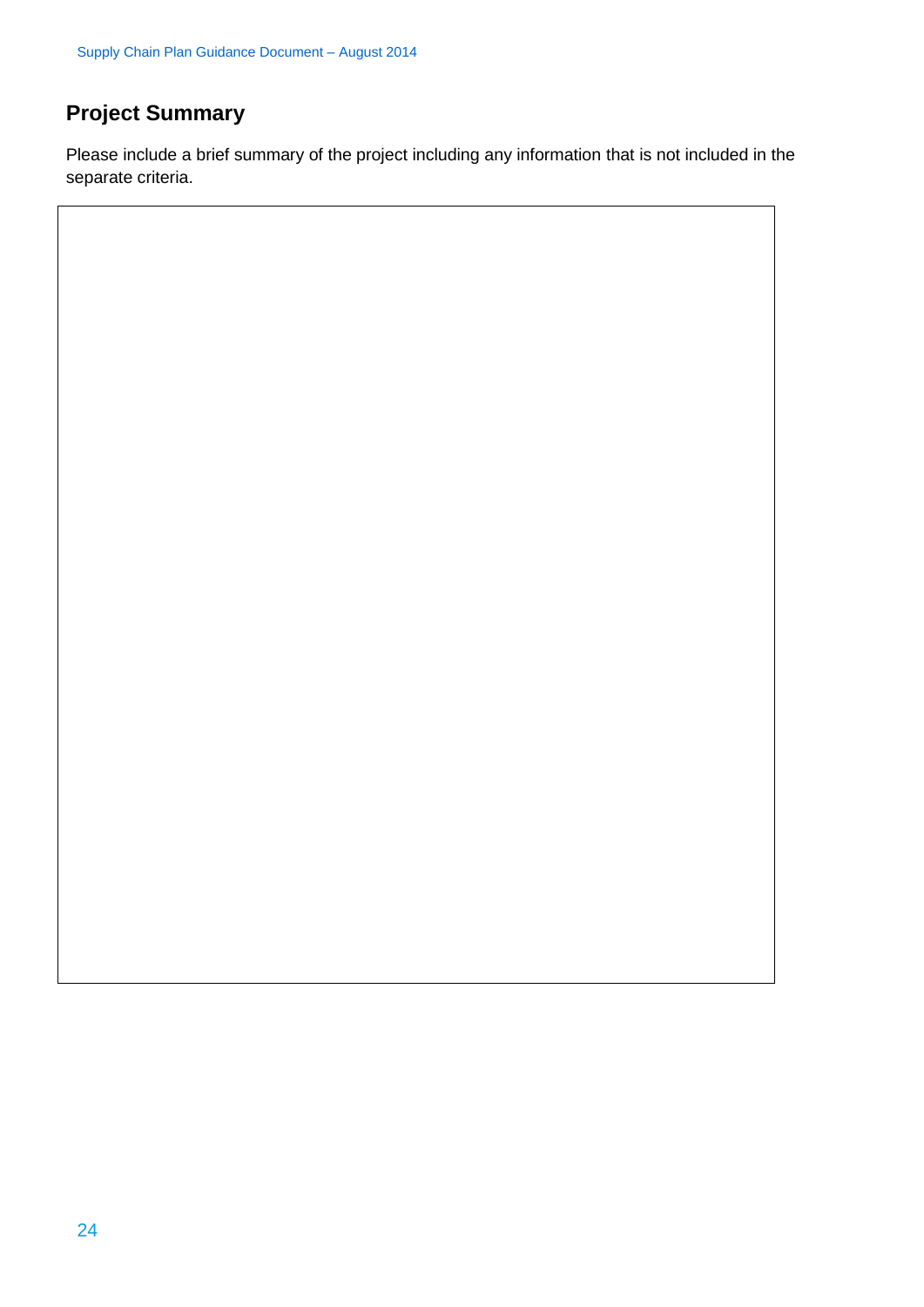### **Competition Criterion**

#### **Desired outcome:**

Competitive procurement processes become an industry standard, where appropriate, in order to broaden the supply chain, reduce costs, and minimise supply chain risks by developing a wider and therefore more robust pipeline of suppliers to safeguard the viability of future projects.

Technically competent and cost-efficient suppliers are able to compete for, and win, contracts to ensure that low cost/high value projects are delivered.

Barriers to entry to the supply chain are removed to increase competition amongst suppliers to reduce the cost of low carbon technologies, and therefore minimise the cost to consumers of deploying low carbon generation that require support.

*For details of the full competition criterion please see Annex B of the guidance document* 

#### **Plan to meet the Competition Criterion:**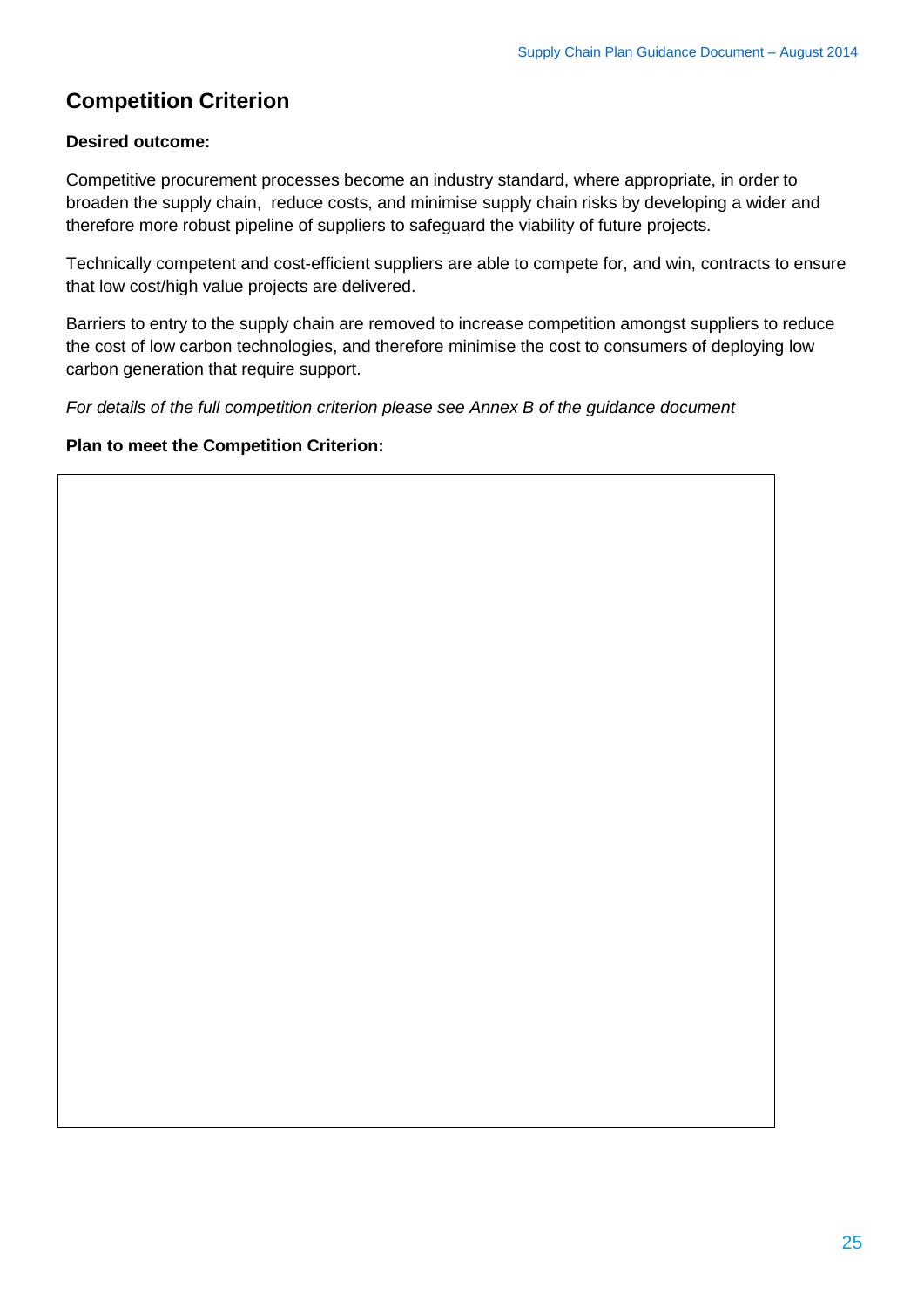### **Innovation Criterion**

#### **Desired outcome:**

The deployment of more efficient equipment and faster/better installation methods, and new types of procurement and contracting strategies which reduce the cost of developing future projects or operating existing projects, and via innovation, support less established suppliers, reducing the levelised cost of low carbon electricity over time.

We expect that the contribution made by projects under this criterion will balance risk, cost and innovation.

*For details of the full innovation criterion please see Annex B of the guidance document*

#### **Plan to meet the Innovation Criterion:**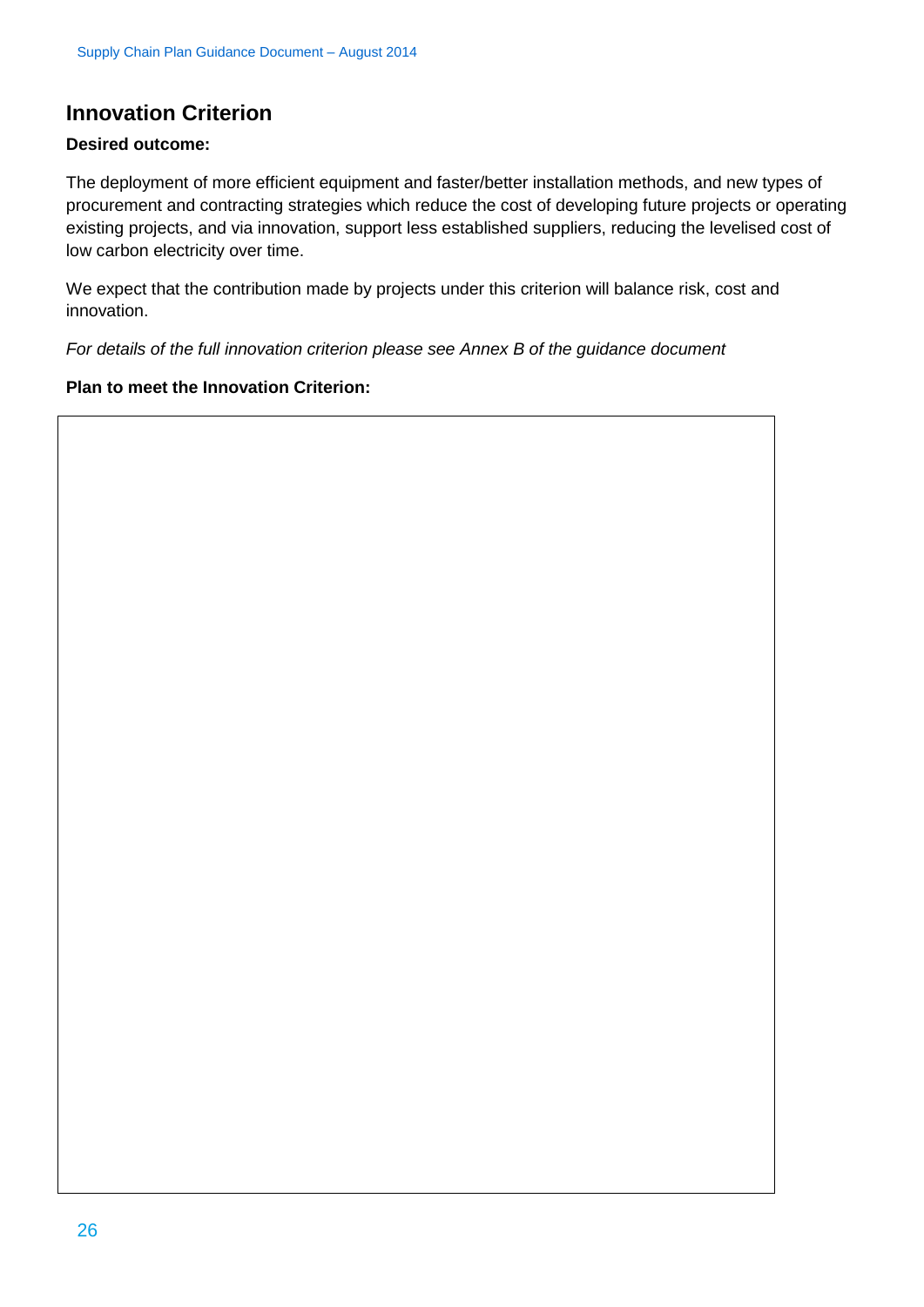### **Skills Criterion**

#### **Desired outcome:**

The workforce has, and will continue to have, the necessary skills so that skills shortages are minimised and productivity increases that would otherwise increase the cost of labour, as well as the cost of the project itself. Investment in skills to address the current skills shortages should, in the future, allow further deployment of low carbon electricity generation.

*For details of the full skills criterion please see Annex B of the guidance document* 

#### **Plan to meet the Skills Criterion:**